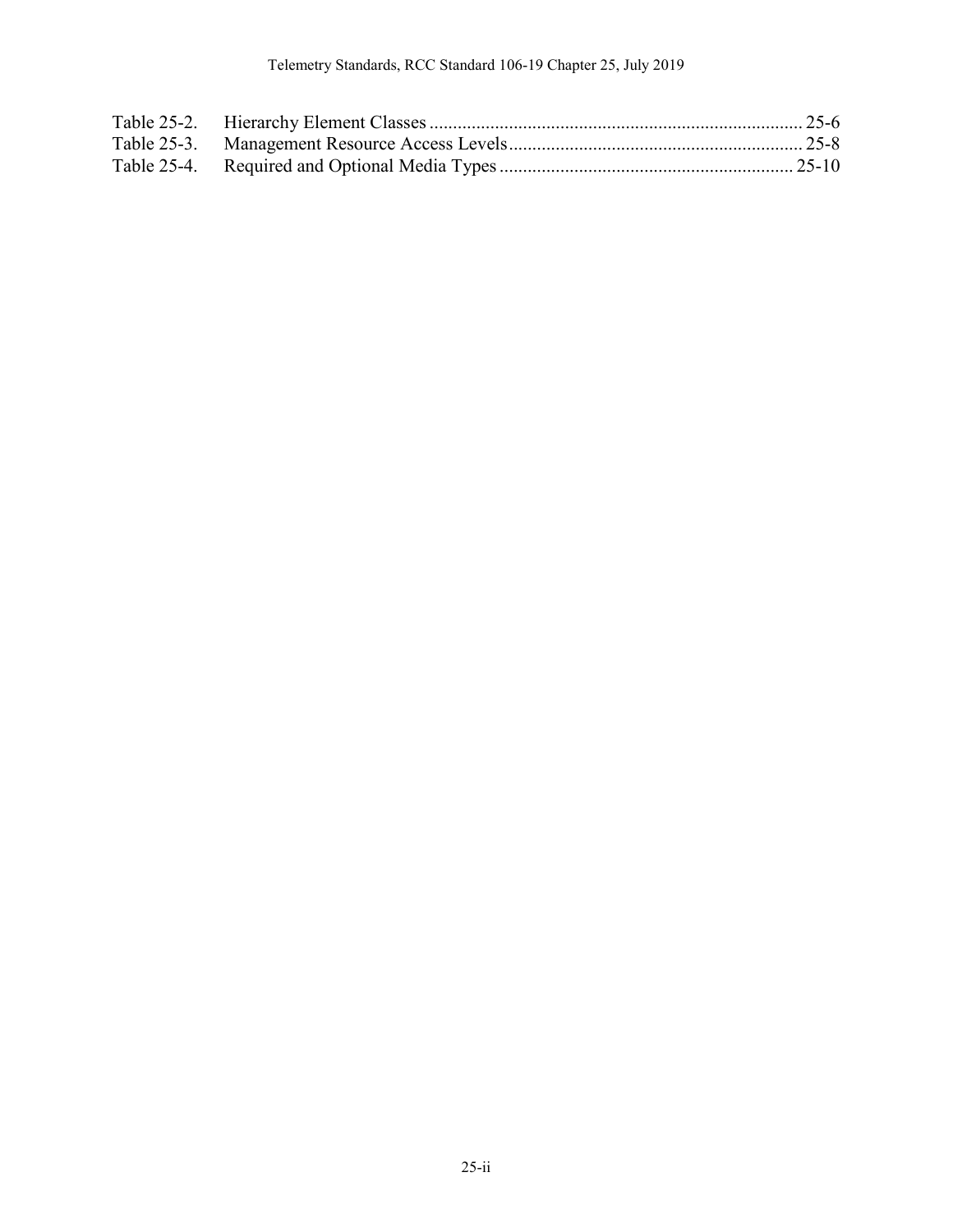# <span id="page-2-0"></span>**Acronyms**

| Differentiated Services Code Point<br><b>DSCP</b>         |  |
|-----------------------------------------------------------|--|
| <b>FTP</b><br><b>File Transfer Protocol</b>               |  |
| <b>HTML</b><br>Hypertext Markup Language                  |  |
| <b>HTTP</b><br><b>Hypertext Transfer Protocol</b>         |  |
| <b>JANA</b><br><b>Internet Assigned Numbers Authority</b> |  |
| Internet Protocol<br><b>IP</b>                            |  |
| <b>MDL</b><br>Metadata Description Language               |  |
| <b>MIB</b><br>management information base                 |  |
| <b>NSS</b><br>namespace-specific string                   |  |
| <b>OID</b><br>object identifier                           |  |
| <b>RFC</b><br><b>Request for Comment</b>                  |  |
| <b>SNMP</b><br>Simple Network Management Protocol         |  |
| <b>TCP</b><br><b>Transmission Control Protocol</b>        |  |
| <b>TMA</b><br>TmNS manageable application                 |  |
| <b>TmNS</b><br><b>Telemetry Network Standard</b>          |  |
| <b>UDP</b><br><b>User Datagram Protocol</b>               |  |
| uniform resource identifier<br>URI                        |  |
| URN<br>uniform resource name                              |  |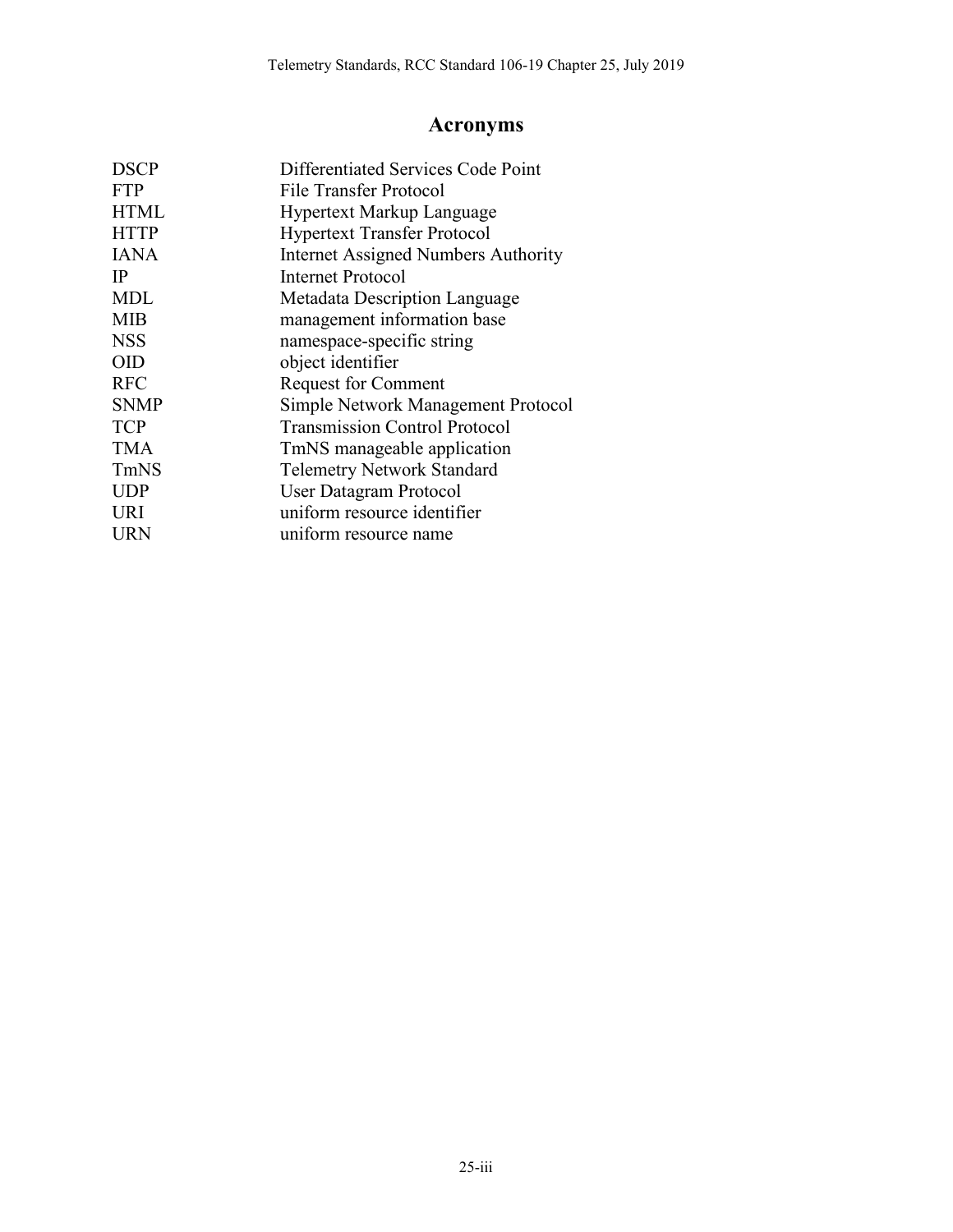This page intentionally left blank.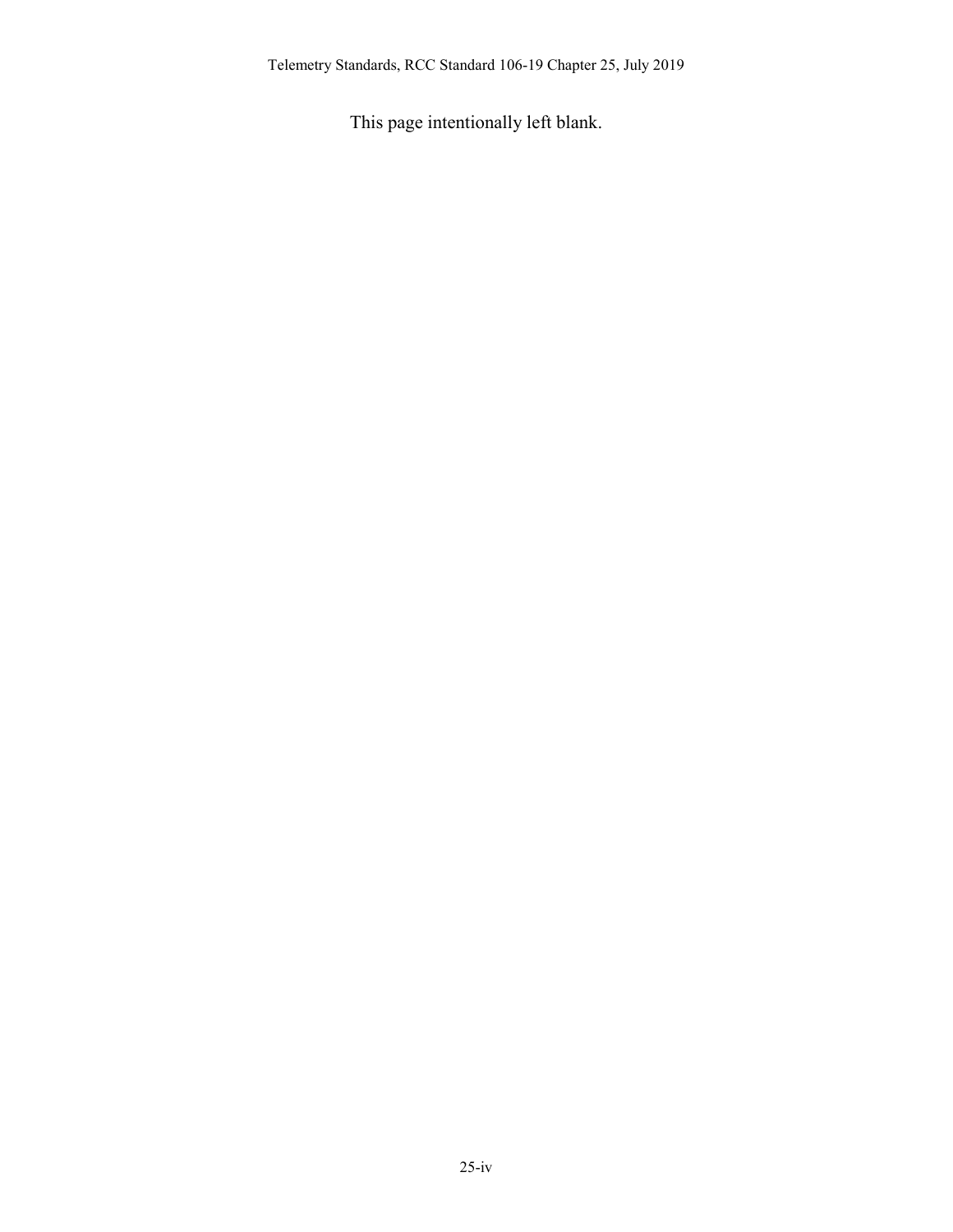# <span id="page-4-0"></span>**CHAPTER 25**

# **Management Resources**

### <span id="page-4-1"></span>**25.1 General**

Each *Telemetry Network Standard* (*TmNS*) *manageable application* (*TMA*) defines a set of management resources, each of which defines application-specific data accessible via an application layer protocol. The term "management resources" is used throughout this document to describe resources that can be managed by managers. All TmNS-specific management resources reside within the *TmNS* management resources hierarchy, which is defined [here.](http://www.wsmr.army.mil/RCCsite/Documents/references/ManagementResourceMatrix.zip) Additionally, TmNS components may be required to provide host management resources. In all cases, management resources are used to provide a uniform and interoperable method for managing components and aspects of the TmNS system. There are two primary protocols for accessing the management resources: Simple Network Management Protocol (SNMP) and Hypertext Transfer Protocol (HTTP), which uses a RESTful architecture.

The TmNS-specific management resources are maintained in [this](http://www.wsmr.army.mil/RCCsite/Documents/references/ManagementResourceMatrix.zip) spreadsheet. The spreadsheet provides a simple interface for maintaining each of the individual management resources. Each row in the spreadsheet describes a different management resource. The spreadsheet can be used to generate an ASN.1-formatted text file that serves as the TmNS management information base (MIB) (TMNS-MIB) for SNMP application. The spreadsheet contains additional mapping information, such as uniform resource names (URNs), for support of other management protocols.

### <span id="page-4-2"></span>**25.2 Structure of Management Resources**

The structure of management resources is hierarchical. The TmNS-specific management resources are defined in detail in this standard. Additional management resources are defined through references to pre-existing Requests for Comment (RFCs). As a matter of interoperability, the hierarchy of pre-existing RFCs is used in an unmodified fashion.

### <span id="page-4-3"></span>25.2.1 Public RFC-Based Management Resources

25.2.1.1 Public RFC Management Information Base Support

Several management resources at the host level are defined in public RFC MIBs. The *TMAs* that implement *NetworkNode* management capabilities shall provide the following hostlevel management resources:

- SNMPv2-MIB (RFC 3418, Management Information Base [MIB] for the Simple Network Management Protocol [SNMP]<sup>[1](#page-4-4)</sup>) snmpBasicComplianceRev2
- IF-MIB (RFC [2](#page-4-5)863, The Interfaces Group MIB<sup>2</sup>) if Compliance 3

<span id="page-4-4"></span> <sup>1</sup> Internet Engineering Task Force. "Management Information Base (MIB) for the Simple Network Management Protocol (SNMP)." RFC 3418. December 2002. May be superseded or amended by update. Retrieved 16 April 2019. Available at [https://datatracker.ietf.org/doc/rfc3418/.](https://datatracker.ietf.org/doc/rfc3418/)

<span id="page-4-5"></span><sup>2</sup> Internet Engineering Task Force. "The Interface Group MIB." RFC 2863. June 2000. May be superseded or amended by update. Retrieved 16 April 2019. Available at [https://datatracker.ietf.org/doc/rfc2863/.](https://datatracker.ietf.org/doc/rfc2863/)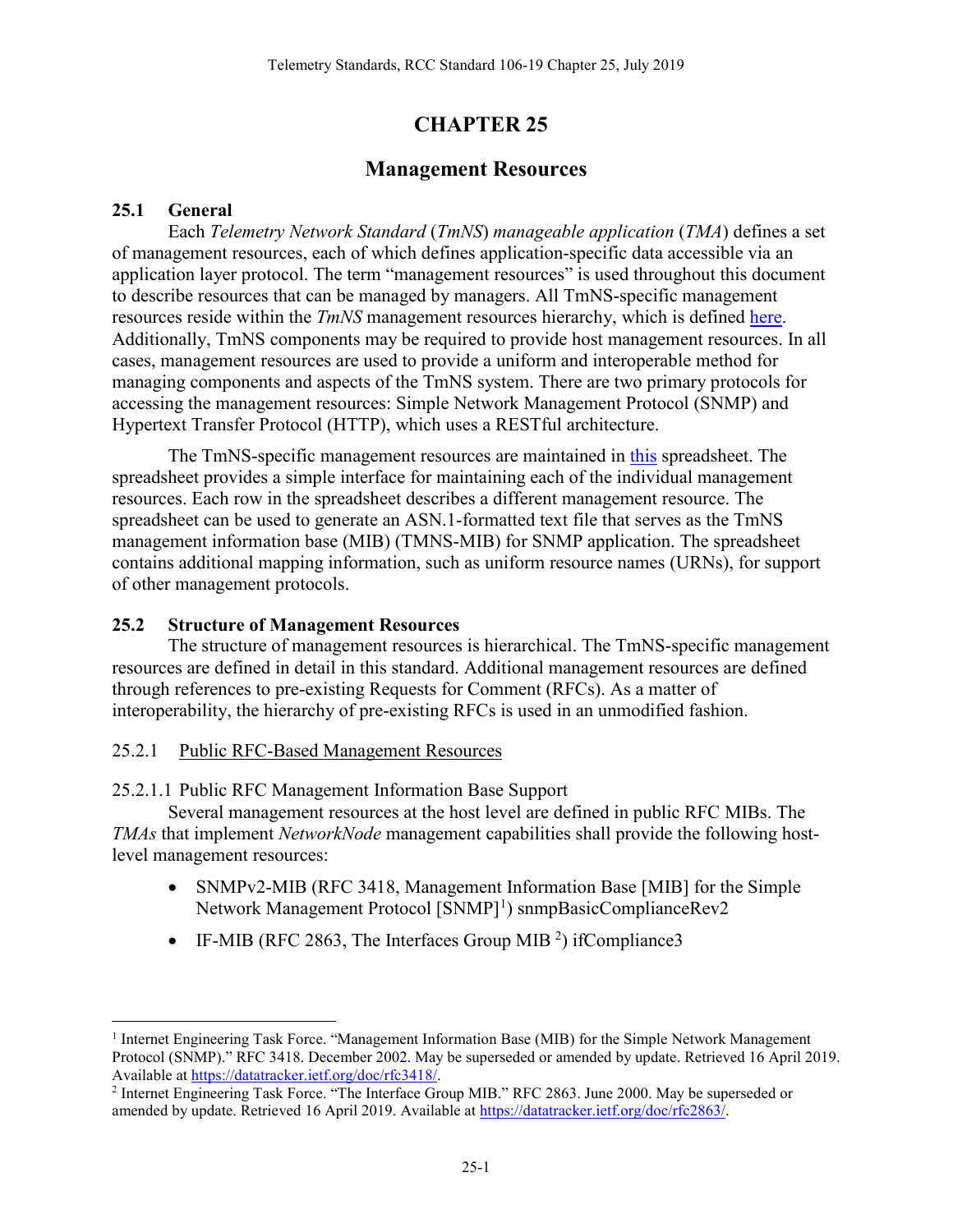- IP-MIB (RFC 429[3](#page-5-0), Management Information Base for the Internet Protocol  $[IP]^3$ ) ipMIBCompliance2
- TCP-MIB (RFC 4022, Management Information Base for the Transmission Control Protocol [TCP]<sup>[4](#page-5-1)</sup>) tcpMIBCompliance2
- UDP-MIB (RFC 4113, Management Information Base for the User Datagram Protocol [UDP]<sup>[5](#page-5-2)</sup>) udpMIBCompliance2

25.2.1.2 Public RFC Management Information Base Support for Network Fabric Devices

Network fabric devices shall implement the *dot1dTpFdbTable* defined in RFC 4188<sup>[6](#page-5-3)</sup> in order to provide layer-2 topology information.

Network fabric devices with static multicast routing capabilities shall implement the *dot1dStaticGroup* defined in RFC 4188 to provide configuration for the assignment of ports to multicast addresses:

25.2.1.3 Notifications Support

All *TMAs* shall be capable of generating SNMP notifications. All *TMAs* shall implement the following MIB groups:

- SNMP-TARGET-MIB::snmpTargetBasicGroup
- SNMP-TARGET-MIB::snmpTargetResponseGroup
- SNMP-TARGET-MIB::snmpTargetCommandResponderGroup
- SNMP-NOTIFICATION-MIB::snmpNotifyGroup
- SNMP-NOTIFICATION-MIB::snmpNotifyFilterGroup

Related RFCs: RFC 3413: Simple Network Management Protocol (SNMP) Applications<sup>[7](#page-5-4)</sup>

25.2.1.4 Table Management using the RowStatus Column

All *TMAs* that include tables with a RowStatus column shall implement the RowStatus column operation in accordance with RFC 2579. [8](#page-5-5)

<span id="page-5-0"></span> <sup>3</sup> Internet Engineering Task Force. "Management Information Base for the Internet Protocol (IP)." RFC 4293. April 2006. May be superseded or amended by update. Retrieved 16 April 2019. Available at [https://datatracker.ietf.org/doc/rfc4293/.](https://datatracker.ietf.org/doc/rfc4293/)

<span id="page-5-1"></span><sup>4</sup> Internet Engineering Task Force. "Management Information Base for the Transmission Control Protocol (TCP)." RFC 4022. May be superseded or amended by update. Retrieved 16 April 2019. Available at [https://datatracker.ietf.org/doc/rfc4022/.](https://datatracker.ietf.org/doc/rfc4022/)

<span id="page-5-2"></span><sup>&</sup>lt;sup>5</sup> Internet Engineering Task Force. "Management Information Database for the User Datagram Protocol (UDP)." RFC 4113. May be superseded or amended by update. Retrieved 16 April 2019. Available at [https://datatracker.ietf.org/doc/rfc4113/.](https://datatracker.ietf.org/doc/rfc4113/)

<span id="page-5-3"></span><sup>6</sup> Internet Engineering Task Force. "Definitions of Managed Objects for Bridges." RFC 4188. September 2005. May be superseded or amended by update. Retrieved 16 April 2019. Available at [https://datatracker.ietf.org/doc/rfc4188/.](https://datatracker.ietf.org/doc/rfc4188/) <sup>7</sup> Internet Engineering Task Force. "Simple Network Management Protocol (SNMP) Applications." RFC 3413. May

<span id="page-5-5"></span><span id="page-5-4"></span>be superseded or amended by update. Retrieved 16 April 2019. Available at [https://datatracker.ietf.org/doc/rfc3413/.](https://datatracker.ietf.org/doc/rfc3413/) <sup>8</sup> Internet Engineering Task Force. "Textual Conventions for SMIv2." RFC 2579. April 1999. May be superseded or amended by update. Retrieved 16 April 2019. Available at [https://datatracker.ietf.org/doc/rfc2579/.](https://datatracker.ietf.org/doc/rfc2579/)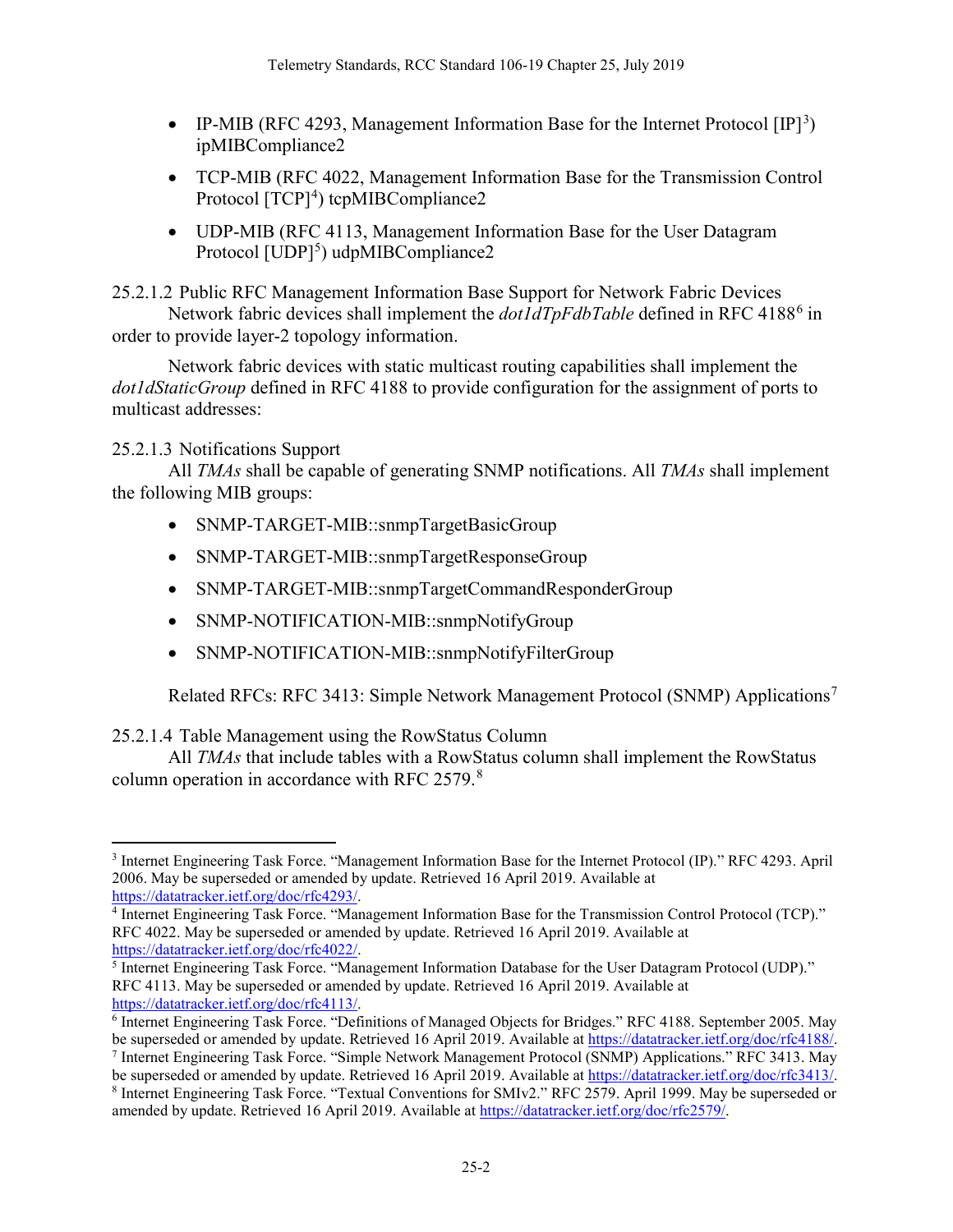<span id="page-6-2"></span>

| <b>NOTE</b> |               | The RowStatus column is used to manage the creation and deletion of table rows<br>as well as provide status. Table 25-1 provides an overview of the RowStatus<br>values for quick reference. Refer to RFC 2579 for additional information.<br><b>Table 25-1. RowStatus Values Overview</b> |                |                           |
|-------------|---------------|--------------------------------------------------------------------------------------------------------------------------------------------------------------------------------------------------------------------------------------------------------------------------------------------|----------------|---------------------------|
|             | <i>Value</i>  | <b>Description</b>                                                                                                                                                                                                                                                                         | <b>Command</b> | <b>Status</b>             |
|             | active        | Row is accessible                                                                                                                                                                                                                                                                          |                |                           |
|             | notInService  | Row exists but is not currently<br>accessible                                                                                                                                                                                                                                              |                |                           |
|             | notReady      | Row exists but is missing information                                                                                                                                                                                                                                                      | $\mathbf{x}$   |                           |
|             | createAndGo   | Create a new row and have the row's<br>status set to 'active'                                                                                                                                                                                                                              |                | $\boldsymbol{\mathsf{x}}$ |
|             | createAndWait | Create a new row and have the row's<br>status set to 'notReady'                                                                                                                                                                                                                            |                | $\mathbf x$               |
|             | destroy       | Delete a row                                                                                                                                                                                                                                                                               |                | $\boldsymbol{\mathsf{x}}$ |

# <span id="page-6-0"></span>25.2.2 TmNS-Specific Management Resources

All management resources that are TmNS-specific fall under the top-level hierarchy element "tmns". These resources are categorized into the four sub-categories presented in [Figure](#page-6-1)  [25-1.](#page-6-1)



Figure 25-1. TmNS-Specific Management Resources Hierarchy

<span id="page-6-1"></span>

Only the first level sub-containers of management resources are mentioned in the sections below. As a matter of consolidating documentation, considerably more detail is provided in the management resource matrix.

# 25.2.2.1 tmnsTmaCommon

The tmnsTmaCommon resource is a container of management resources that shall be available on all *TMAs* unless otherwise noted. It contains the following six resource containers:

- tmnsTmaCommonIdentification
- tmnsTmaCommonFault
- tmnsTmaCommonConfiguration
- tmnsTmaCommonControl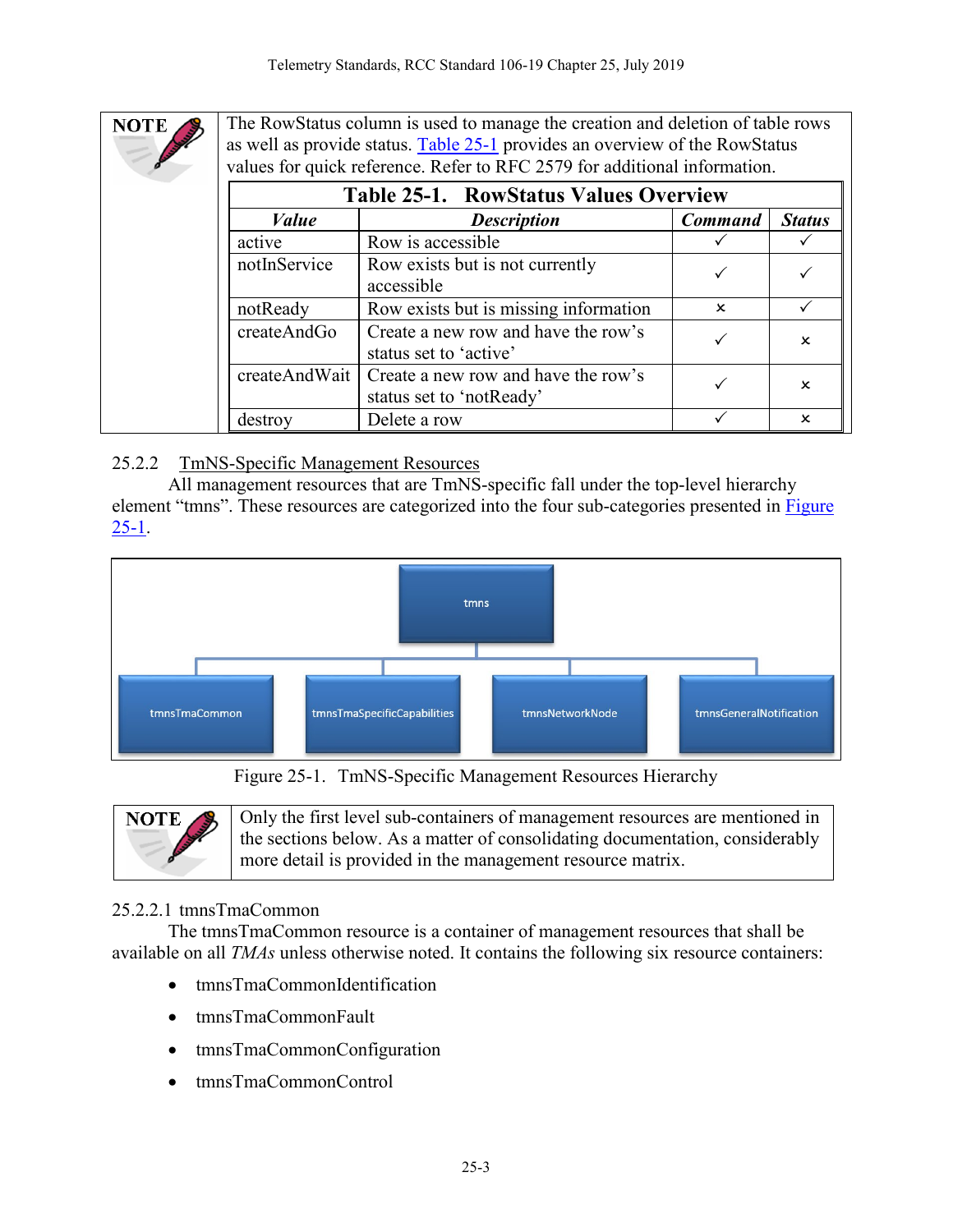- tmnsTmaCommonStatus
- tmnsTmaCommonSecurity

All TmNS-specific management resources contained within this resource container are found in the [management resource matrix.](http://www.wsmr.army.mil/RCCsite/Documents/references/ManagementResourceMatrix.zip)

### 25.2.2.2 tmnsTmaSpecificCapabilities

The tmnsTmaSpecificCapabilities resource is a container of management resources for application-specific capabilities. Resource containers that reside under the tmnsTmaSpecificCapabilities resource group management resources by capabilities. These resource containers are:

- tmnsNetworkFabricDevice
- tmnsACU
- tmnsDAU
- tmnsRecorder
- tmnsMasterClock
- tmnsSSTTx
- tmnsSSTRx
- tmnsAdapter
- tmnsRCDataSource
- tmnsLTCDataSource
- tmnsLTCDataSink
- tmnsConsolidatedManager
- tmnsRadio
- tmnsLinkManager
- tmnsRCDataSink
- tmnsVoiceGateway
- tmnsTPA
- tmnsPCMGateway
- tmnsNetworkGateway
- $\bullet$  tmnsRAN
- tmnsTmnsSourceSelector

A *TMA* that supports a resource container shall support all management resources within that resource container unless otherwise noted.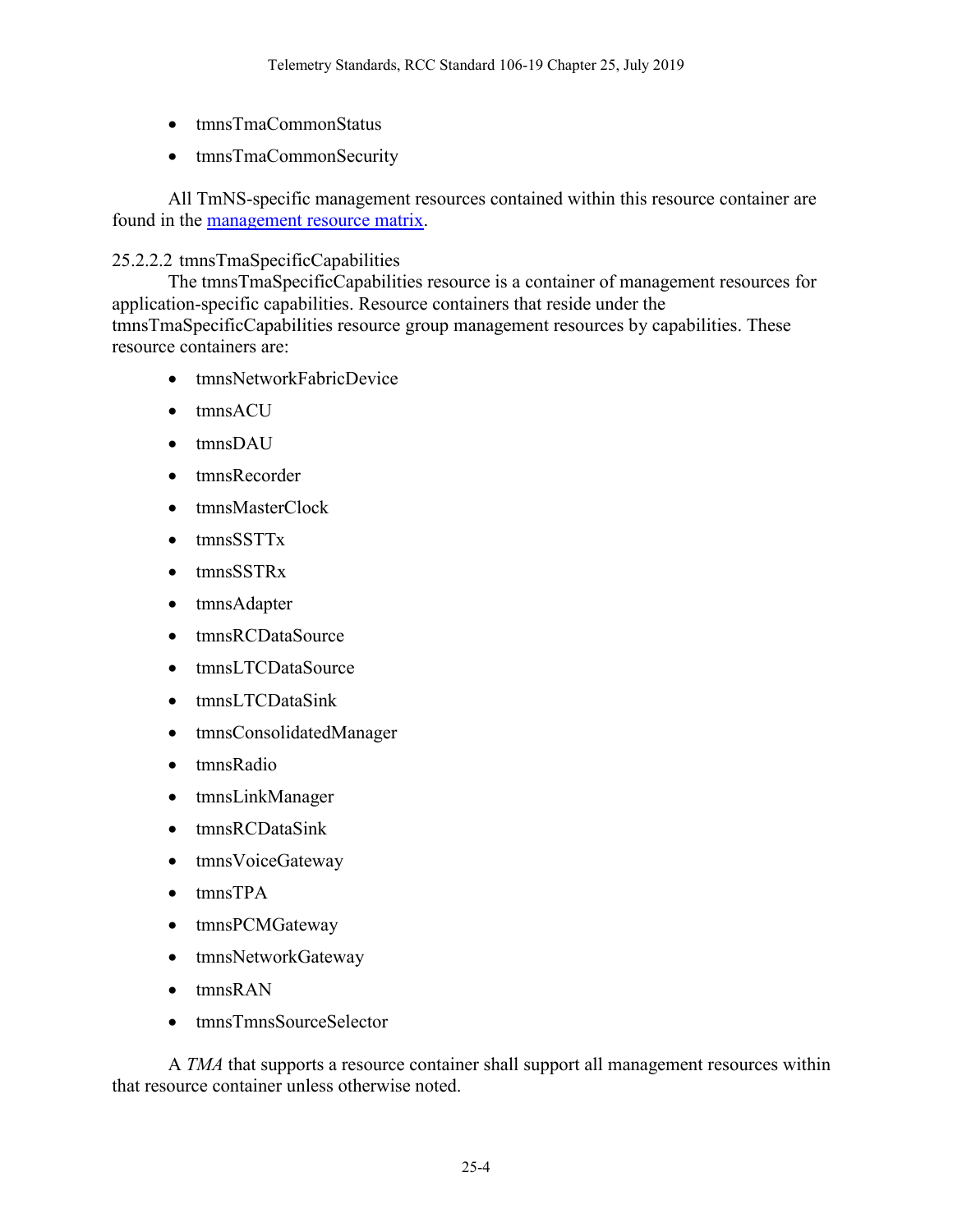All TmNS-specific management resources contained within this resource container are found in the [management resource matrix.](http://www.wsmr.army.mil/RCCsite/Documents/references/ManagementResourceMatrix.zip)

### 25.2.2.3 tmnsNetworkNode

The tmnsNetworkNode resource is a container of management resources that provide status and control capabilities that are specific to the host machine. For *NetworkNodes* that only run a single *TMA*, the *TMA* shall implement all management resources contained within the tmnsNetworkNode resource container. If more than one *TMA* are executed concurrently on a single *NetworkNode*, only one *TMA* is required to implement the management resources contained within the tmnsNetworkNode resource container. The *TMA*s that implement the tmnsNetworkNode resource container shall support all management resources within the tmnsNetworkNode resource container unless otherwise noted. The four resource containers contained within tmnsNetworkNode are the following:

- tmnsNetworkNodeIdentification
- tmnsNetworkNodeConfiguration
- tmnsNetworkNodeControl
- tmnsNetworkNodeStatus

All TmNS-specific management resources contained within this resource container are found in the [management resource matrix.](http://www.wsmr.army.mil/RCCsite/Documents/references/ManagementResourceMatrix.zip)

### 25.2.2.4 tmnsGeneralNotification

All *TMA*s shall be capable of generating event-based notifications. Management resources regarding general notifications are contained within the tmnsGeneralNotifications container resource. This container resource contains the following nine resource containers:

- configurationCompleteNotificationBranch
- timeLockLostNotificationBranch
- ieee1588MaxOffsetFromMasterNotificationBranch
- ieee1588MaxJitterNotificationBranch
- tempOutOfRangeNotificationBranch
- accessAnomalyDetectionNotificationBranch
- powerFaultNotificationBranch
- invalidInputNotificationBranch
- configurationChangeNotificationBranch

All TmNS-specific management resources contained within this resource container are found in the [management resource matrix.](http://www.wsmr.army.mil/RCCsite/Documents/references/ManagementResourceMatrix.zip)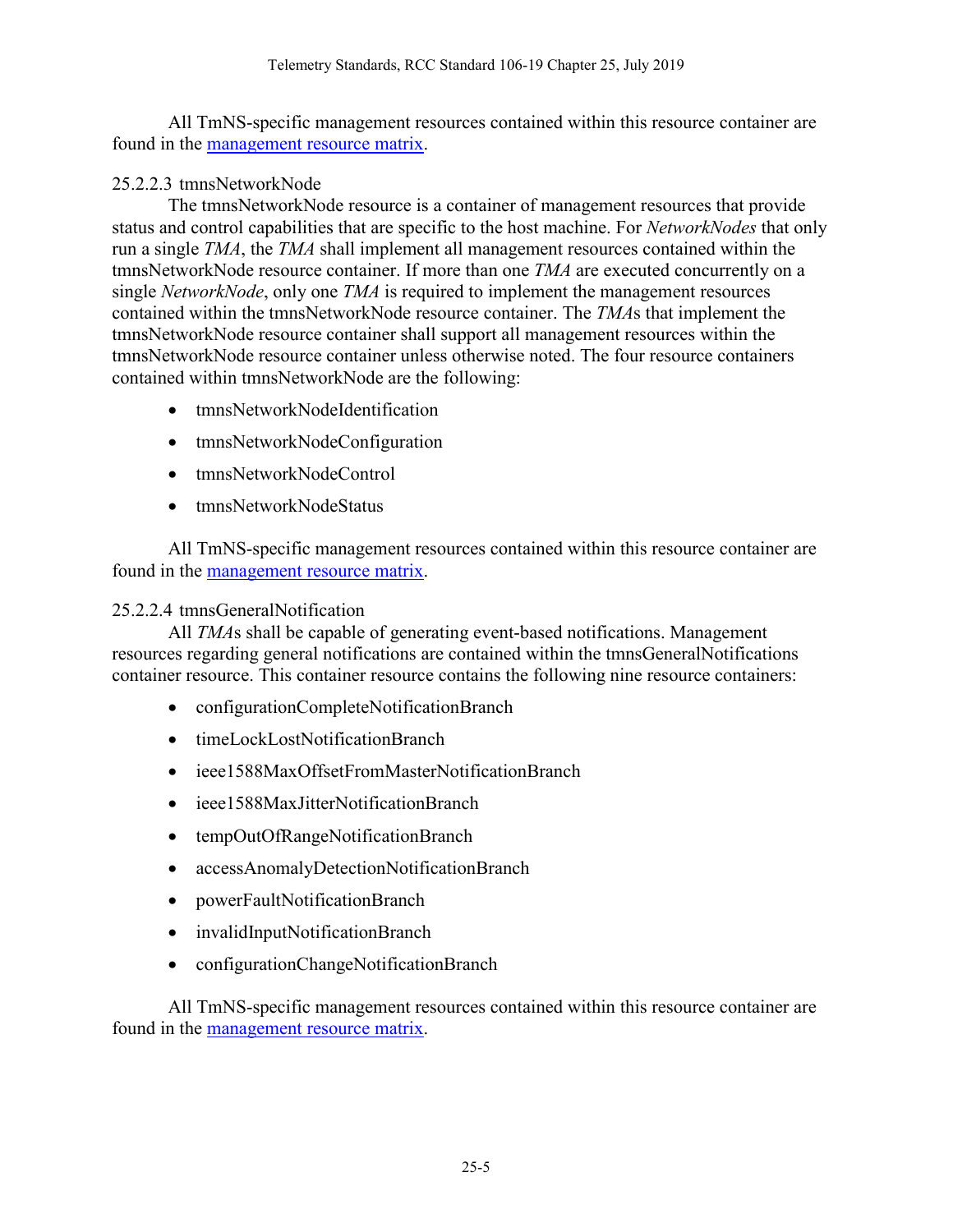### <span id="page-9-0"></span>**25.3 Management Resource Matrix**

The management resource matrix is the table that defines all TmNS-specific management resources. Each row in the matrix represents a management resource. Each column describes the resource. The matrix can be used to auto-generate files for various management protocols. A software tool has been provided that will convert the management resource matrix into an ASN.1-formatted TMNS-MIB file that shall be used by applications that use the SNMP protocol. Another software tool provided converts the management resource matrix into a \*.json file that can be used by other available tools to auto-generate Hypertext Markup Language (HTML) documentation of the management resources as well as a basic HTTP clients and servers for a more RESTful approach to system management. Both tools are available from the zip file located [here.](http://www.wsmr.army.mil/RCCsite/Documents/references/MRM_Tools.zip) The TMNS-MIB.mib file and the TMNS-REST-API.json file have been generated from the tools and are available [here.](http://www.wsmr.army.mil/RCCsite/Documents/references/CH_25_TMNS.zip)

The columns of the matrix are described in more detail in the subsections that follow.

<span id="page-9-3"></span>

| <b>Table 25-2. Hierarchy Element Classes</b> |                   |                                                                         |  |
|----------------------------------------------|-------------------|-------------------------------------------------------------------------|--|
| Value                                        | <b>Name</b>       | <b>Description</b>                                                      |  |
| B                                            | <b>Branch</b>     | A branch in the management resource hierarchy that may contain          |  |
|                                              |                   | child entries.                                                          |  |
| $\mathbf I$                                  | Identity          | An element that serves as the management resource module                |  |
|                                              |                   | identifier for the TmNS.                                                |  |
| S                                            | Scalar            | A leaf node in the management resource hierarchy.                       |  |
| N                                            | Notification      | A management resource that is used for asynchronous reporting of        |  |
|                                              |                   | management resources based on some triggering condition.                |  |
| T                                            | Table             | A hierarchical structure of management resources that may be            |  |
|                                              |                   | duplicated across several instances. Management resources that          |  |
|                                              |                   | comprise a table are the table sub-elements, each of which              |  |
|                                              |                   | comprise a column of the table. Rows of a table correspond to each      |  |
|                                              |                   | distinct instance of the collection of table sub-element management     |  |
|                                              |                   | resources. Rows are unique based on a unique combination of the         |  |
|                                              |                   | table's defined index values. A table may contain more than one         |  |
|                                              |                   | index value in order to guarantee row uniqueness.                       |  |
| ts                                           | Table Sub-element | An element of scalar type that comprises a column of the parent         |  |
|                                              |                   | table.                                                                  |  |
| TC                                           | Textual           | A syntax definition that associates specific constraints with its type. |  |
|                                              | Convention        | Often these constraints resolve to an integer enumeration. The          |  |
|                                              |                   | textual convention may be used as a valid resource syntax for other     |  |
|                                              |                   | management resources.                                                   |  |

#### <span id="page-9-1"></span>25.3.1 Hierarchy Element Class

This field indicates the class of the management resource with respect to its structure in the management resource hierarchy. The possible values are provided in [Table 25-2.](#page-9-3)

### <span id="page-9-2"></span>25.3.2 Resource Name

This field contains the name of the management resource, which shall be unique across all TmNS-specific management resources.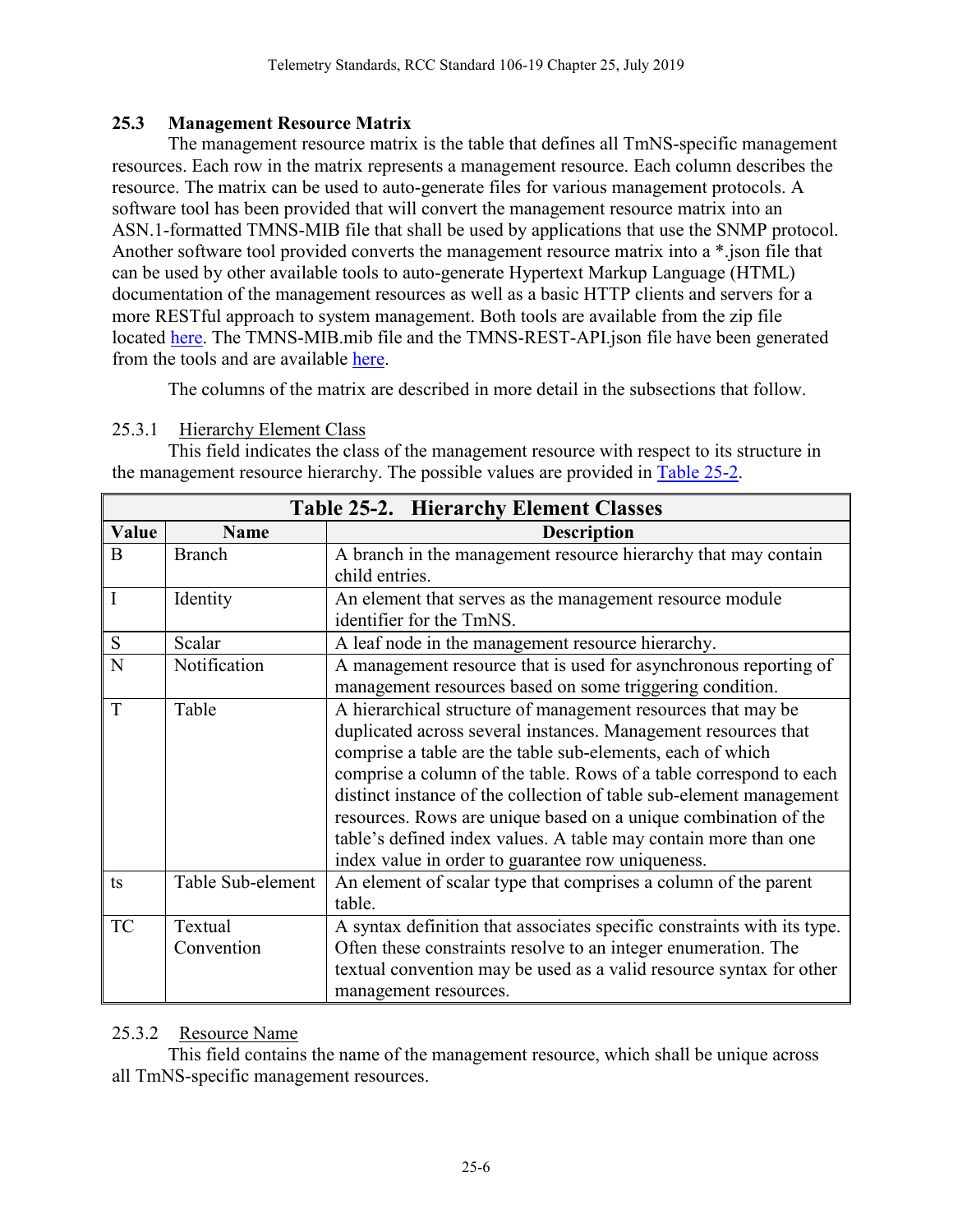The resource name shall map to the name of the MIB variable within the TMNS-MIB. Similarly, management resource names of the public RFC MIBs are already known.

The HTTP-based names beginning with "tmns" shall be considered as a short-cut to the longer equivalent name enforced by the TMNS-MIB. That is, iso:org:dod:internet:private:enterprises:tmns.

Resource names in the management resource matrix have been chosen such **NOTE** that they are compatible with both known targets: SNMP and HTTP. The SNMP MIBs require uniqueness for all names within a MIB. The intention is for the management resource names to match that of the MIB variable names.

# <span id="page-10-0"></span>25.3.3 Parent Resource Name

This field shall contain the name of its parent resource within the management resource hierarchy.

# <span id="page-10-1"></span>25.3.4 Resource Position

This field represents the resource's child position with respect to its parent resource. The value of this field shall be an integer greater than zero and is not required to be sequential. The resource position shall be unique amongst all resources that share a common parent resource.

# <span id="page-10-2"></span>25.3.5 Resource URN

This field contains the URN associated with the resource. The syntax for TmNS-specific management resources is defined in Section [25.5.](#page-23-0)

# <span id="page-10-3"></span>25.3.6 MIB Object Identifier (OID)

This field represents the numerical hierarchy associated with the resource, beginning with the numerical value associated with the root of the TmNS-specific management resource tree, "tmns", which has a value of 31409. For the complete MIB OID, see Subsection [25.4.1.](#page-12-3)

### <span id="page-10-4"></span>25.3.7 Resource Syntax

This field represents the syntax associated with the resource. Resources may utilize a syntax with constraints as well as syntax types that are defined by textual conventions within a supported public RFC or within the TmNS. Examples of syntax constraints may be in size limitation, range of acceptable values, and enumerations.

Resources that are textual conventions defined by the TmNS are not accessible resources for reading or writing. As such, these resources do not exist in the hierarchy of managed resources, e.g., they have neither a parent resource association nor a resource position.



Resource syntax in the management resource matrix has been chosen such that they reflect the syntax type constraints associated with the MIB definition of the resources.

# <span id="page-10-5"></span>25.3.8 Access Level

This field contains the type of access associated with the resource. The possible access levels and their descriptions are provided in [Table 25-3.](#page-11-5)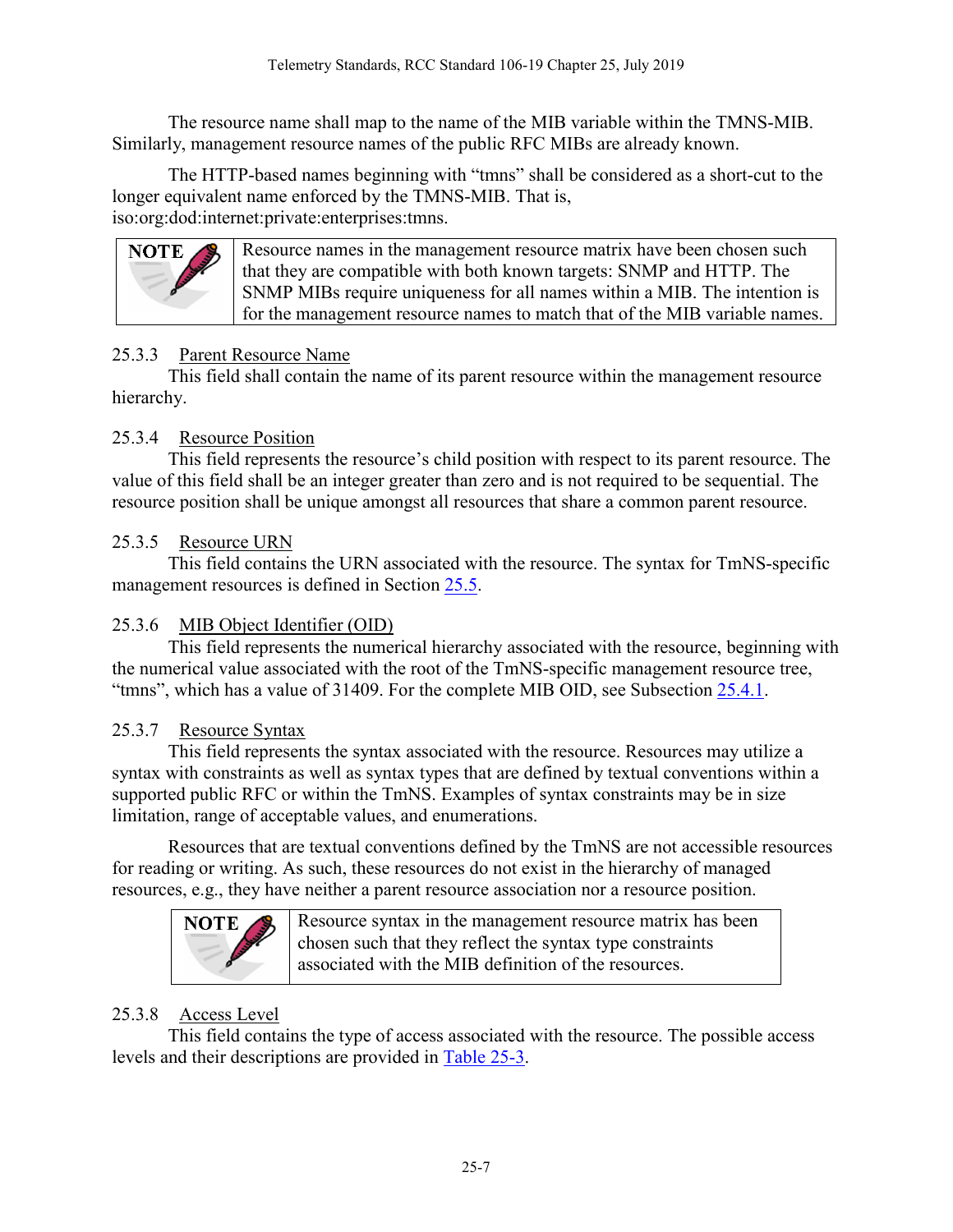<span id="page-11-5"></span>

|                           | Table 25-3. Management Resource Access Levels                   |
|---------------------------|-----------------------------------------------------------------|
| Value                     | <b>Description</b>                                              |
| read-only                 | The resource only supports reading and cannot be written.       |
| read-write                | The resource supports both reading and writing.                 |
| read-create               | The resource supports both reading and writing and resides      |
|                           | within a table that allows the creation of new rows (instances) |
|                           | through management via application layer protocols.             |
| not-                      | The resource does not support reading or writing. These         |
| accessible                | resources are typically associated with tables and do have an   |
|                           | associated syntax for the purpose of hierarchy structure.       |
| $\langle$ blank $\rangle$ | Resources that define textual conventions or only provide       |
|                           | structure, such as parent resources, shall be left blank.       |

### <span id="page-11-0"></span>25.3.9 Default Value

Default values are given for all readable resources unless otherwise indicated. For instance, the default value for a table is an "empty" state because it has no rows.

In the case of read-only resources that report status, the defaults shall be applied during *TMA* initialization; the actual status value shall replace the default value once the *TMA* is able to acquire that status.

In the case of configuration and readable control resources, the default values listed shall be applied to the *TMA* when a *TMA* "Reset to Default" is executed.

### <span id="page-11-1"></span>25.3.10 Table Index #

This field shall be used by any table sub-element that serves as an index into the table. The value shall be an integer that indicates its index position in relation to any other indexes associated with the table.

For any resource that does not serve as an index into a table, this value shall be left blank.

#### <span id="page-11-2"></span>25.3.11 Date Introduced

This field identifies the version of the standard in which the particular management resource was introduced into the standard. This is intended to aid in interoperability as the standard is updated and new resources are added or existing resources are updated.

#### <span id="page-11-3"></span>25.3.12 Persistent

If the *Persistent* property is true, the resource's value shall be retained across resets (including host loss of power) except when a *TMA* "Reset to Default" is executed. The *TmNS* management resources shall not be persistent except where specifically designated. Resources designated as persistent shall have their value stored in non-volatile memory whenever the resource is written. Persistent resources shall not retain their value when a *TMA* "Reset to Default" is executed.

#### <span id="page-11-4"></span>25.3.13 Idempotency

A resource with the *Idempotency* property set to "true" indicates that a readable resource can be read multiple times without affecting the resource's value and that a writeable resource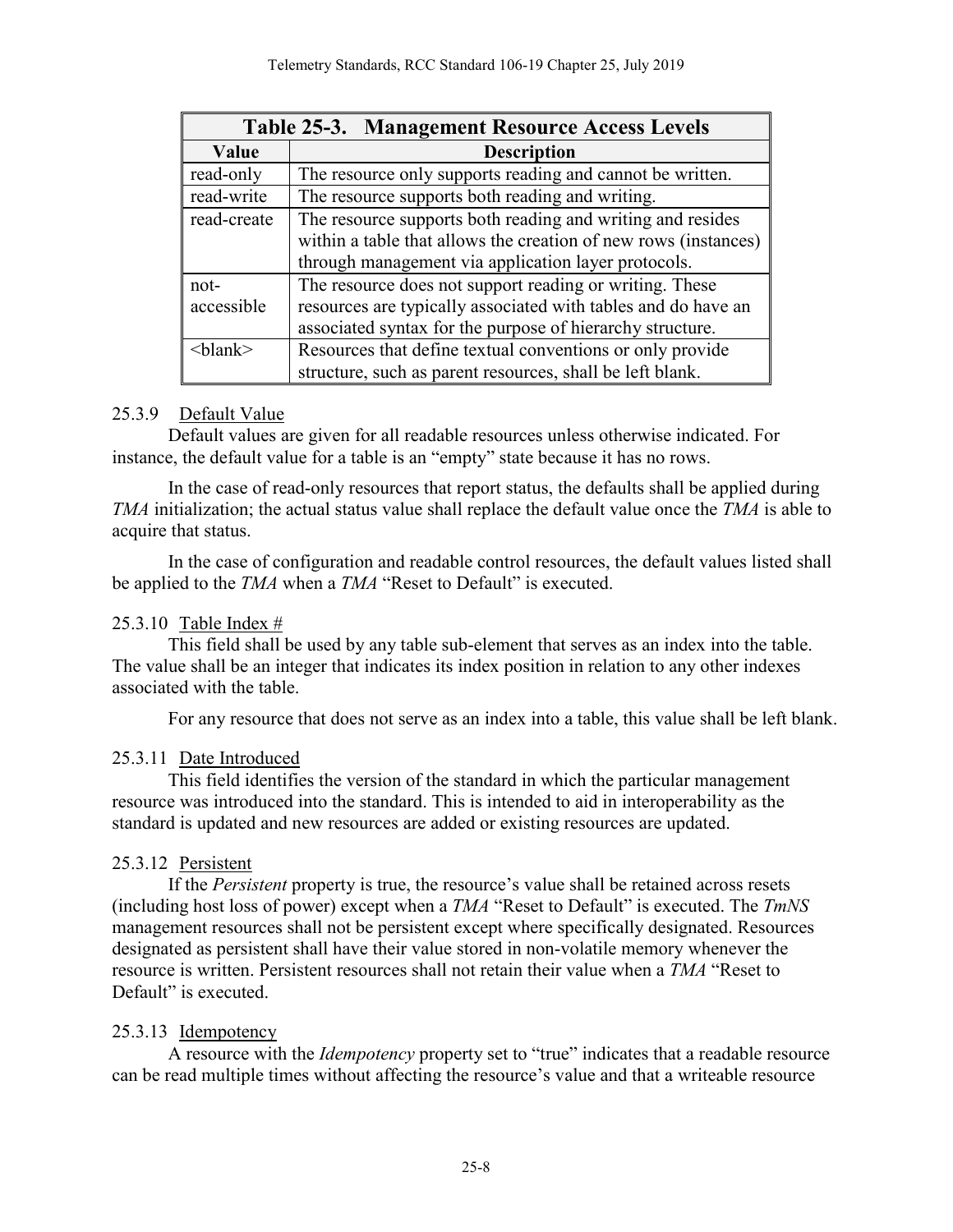can be written multiple times without adverse consequences. The *Idempotency* property shall apply to all *TmNS*-specific management resources except where specifically noted.

### <span id="page-12-0"></span>25.3.14 Description

This field describes the management resource. For some resources, specific behaviors and/or relationships to other management resources are defined. This field shall be used for documentation of the management resource. A description shall be provided for each management resource.

### <span id="page-12-1"></span>25.3.15 Comment

This field provides additional comments that may accompany a management resource or group of resources. Comments shall not include information that is needed for understanding how to use a particular resource or set of resources.

### <span id="page-12-2"></span>**25.4 Management Protocols**

Two application layer protocols provide access to the *ManagementResources*: SNMP and HTTP.

<span id="page-12-3"></span>25.4.1 SNMP-based ManagementResources

All *TMAs* that provide or access SNMP-based management resources shall comply with the SNMP requirements specified in [Chapter 22.](http://www.wsmr.army.mil/RCCsite/Documents/106-19_Telemetry_Standards/Chapter22.pdf) The TMNS-MIB contains all TmNS-specific management resources. At the top of the TmNS-specific management resource hierarchy is the resource "tmns".

The TMNS-MIB has the following OID registered with the Internet Assigned Numbers Authority (IANA):

*Telemetry Network Standard (tmns)*: iso.org.dod.internet.private.enterprise.31409 (1.3.6.1.4.1.31409)

Documentation for the TMNS-MIB is part of the [management resource matrix.](http://www.wsmr.army.mil/RCCsite/Documents/references/ManagementResourceMatrix.zip) An ASN.1 formatted file can be generated from the management resource matrix and shall contain the available documentation for each resource identified by the TMNS-MIB. [Figure 25-2](#page-12-5) depicts the network connection used to transport *SNMP requests* and *SNMP responses* between a manager and an agent.

| <b>TmNSAppManager</b> |                                                | <b>TMA</b> |
|-----------------------|------------------------------------------------|------------|
| <b>Manager</b>        | $SNMPRequests \rightarrow$<br>← SNMPResponses' | Agent      |



### <span id="page-12-5"></span><span id="page-12-4"></span>25.4.2 HTTP-based ManagementResources

All *TMAs* that provide or access HTTP-based resources shall comply with the HTTP requirements specified in [Chapter 22.](http://www.wsmr.army.mil/RCCsite/Documents/106-19_Telemetry_Standards/Chapter22.pdf)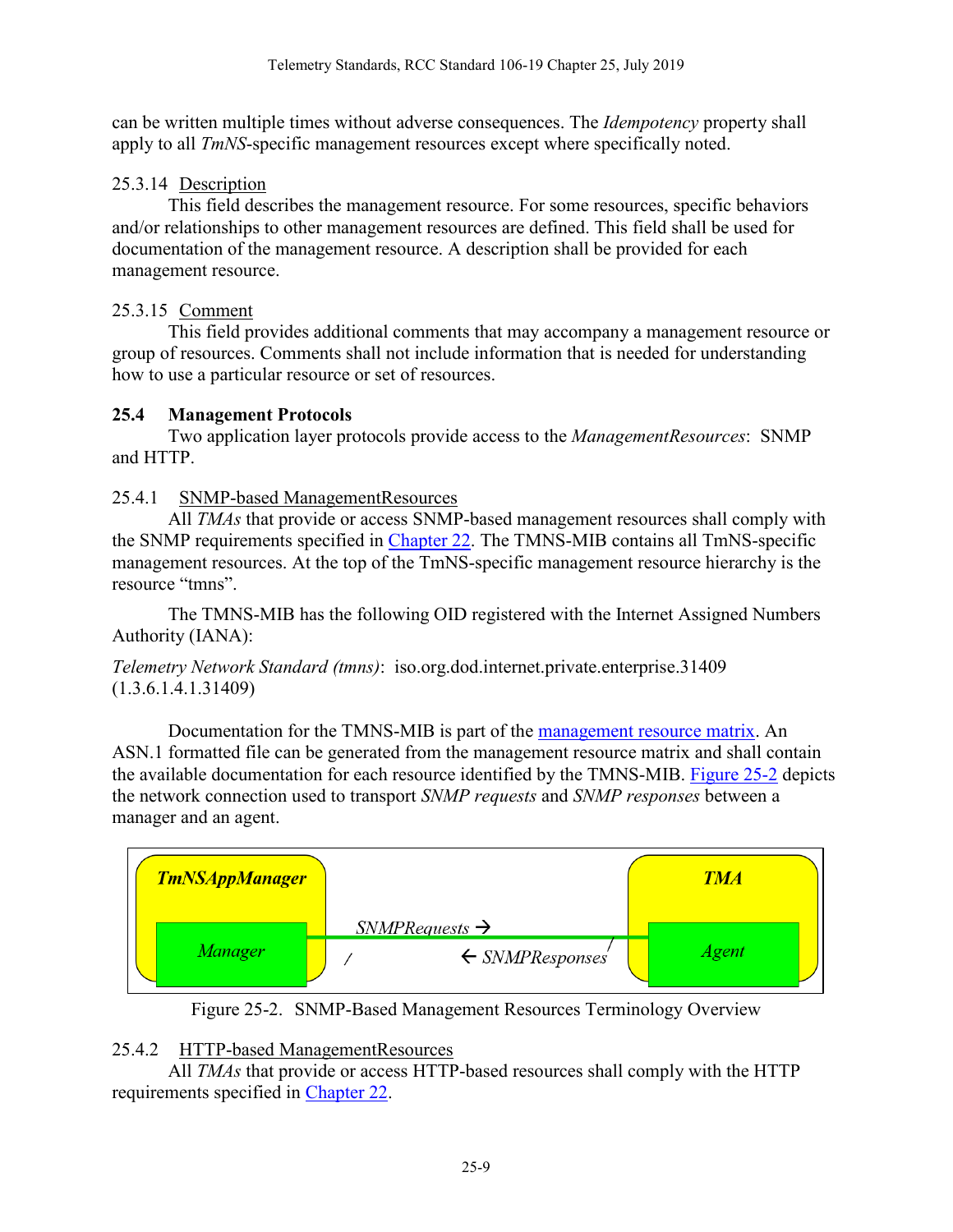As depicted in [Figure 25-3,](#page-13-0) *ResourceChannel* identifies a network connection used to transport *ResourceRequests* and *ResourceResponses* between a *ResourceClient* and a *ResourceServer. ResourceClients and ResourceServers* using the *ResourceChannel* shall exchange *ResourceRequests* and *ResourceResponses* using the HTTP, as specified in [Chapter 22.](http://www.wsmr.army.mil/RCCsite/Documents/106-19_Telemetry_Standards/Chapter22.pdf)



Figure 25-3. HTTP-Based Management Resources Channel Overview

<span id="page-13-0"></span>The *ResourceClient* shall act as the HTTP client and the *ResourceServer* shall act as the HTTP server. Each *TMA* shall include a *ResourceServer*.

*ResourceClients and ResourceServers* shall transport *ResourceRequests* and *ResourceResponses* in the *ResourceChannel* using TCP.

The *ResourceChannel* shall use the same Differentiated Service Code Points (DSCPs) in both directions based on the DSCP selected by the *ResourceClient*.

The *ResourceChannel* shall support the following HTTP methods: GET, PUT, POST, and DELETE. Support for other HTTP methods is not required. The HTTP methods used in the *ResourceRequest* shall use the *TmNS\_Request\_Defined\_URI* to access *ResourceServer* resources*.*

Key *ResourceRequest* HTTP Request Headers:

| <b>Request Header</b> | Value                               | <b>Comments</b>              |
|-----------------------|-------------------------------------|------------------------------|
| Host                  | Domain name and TCP port of         | Required for all HTTP/1.1    |
|                       | ResourceServer.                     | requests                     |
| Accept                | Media Type(s) (i.e., Content-Types) | See Media Type discussion in |
|                       | acceptable in the ResourceResponse. | Table 25-4.                  |

<span id="page-13-1"></span>

| Table 25-4. Required and Optional Media Types |                                                      |             |
|-----------------------------------------------|------------------------------------------------------|-------------|
|                                               | <b>Required Media Types</b>                          |             |
| <b>Media Type</b>                             | <b>Comments</b>                                      | Common      |
|                                               |                                                      | Abbr        |
| application/vnd.tmns.mdl+xml                  | IANA-registered Media Type for TmNS                  | <b>MDL</b>  |
|                                               | Metadata Language                                    |             |
| application/vnd.tmns.arl+xml                  | IANA-registered Media Type for TmNS                  |             |
|                                               | Management Resources Language                        |             |
|                                               | <b>Optional Media Types</b>                          |             |
| <b>Media Type</b>                             | <b>Comments</b>                                      |             |
| application/vnd.tmns.ihal+xml                 | IANA-registered Media Type for TmNS                  | <b>IHAL</b> |
|                                               | <b>Instrumentation Hardware Abstraction Language</b> |             |
| application/xml                               | Generic XML document exchange                        |             |
| text/html                                     | Serve HTML pages to a web browser                    |             |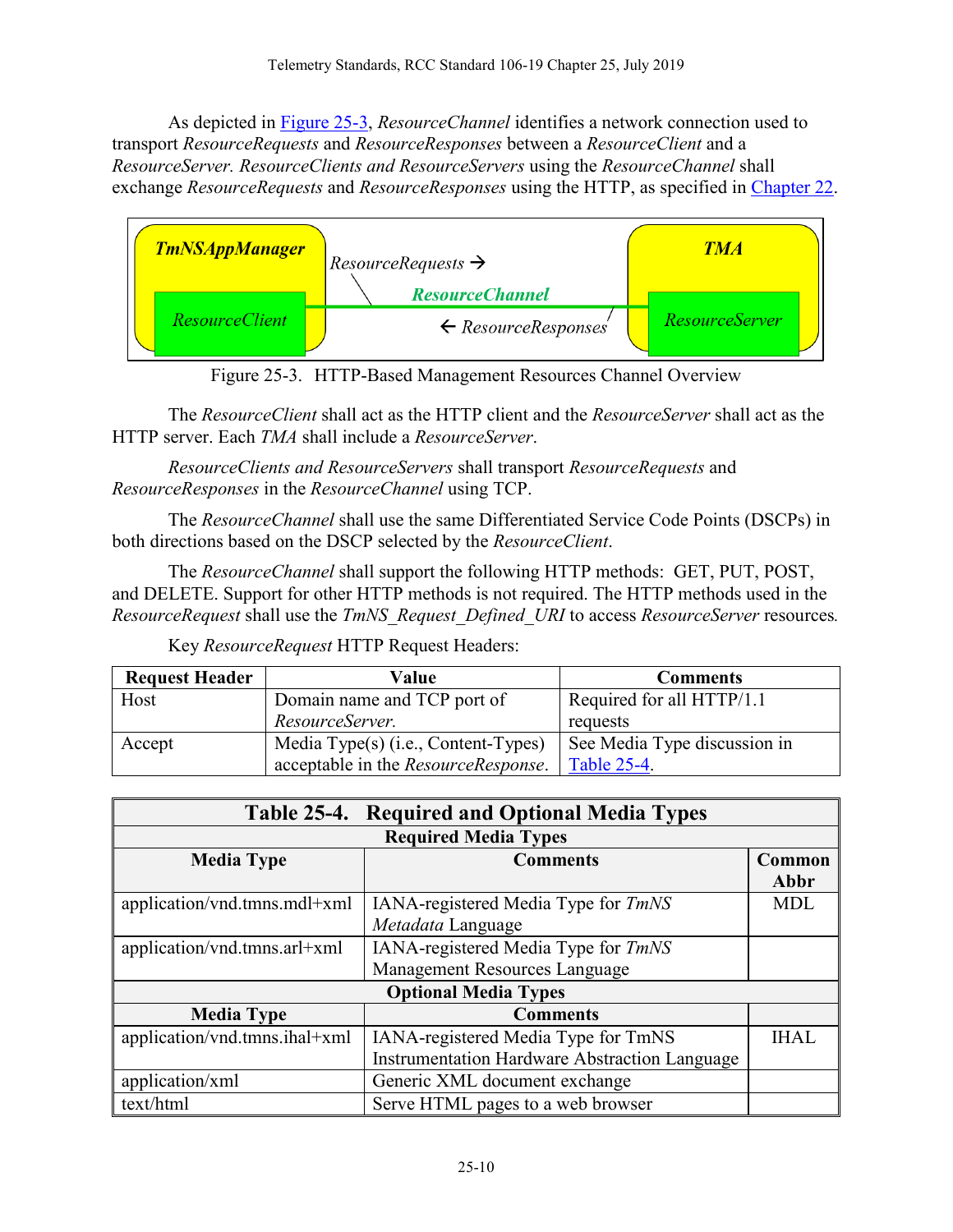| text/plain | Web browser support via Javascript or similar<br>protocol                                                                                           |  |
|------------|-----------------------------------------------------------------------------------------------------------------------------------------------------|--|
| others     | Other Media Types may be implemented at the<br>vendor's discretion (although other<br>representations are outside the scope of these<br>standards). |  |

If a *ResourceRequest* or *ResourceResponse* includes an Entity Body, the following HTTP headers shall be in the *ResourceRequest* or *ResourceResponse* respectively:

| <b>Response Header</b> | Value                           | <b>Comments</b>                      |
|------------------------|---------------------------------|--------------------------------------|
| Content-Type           | The Media Type of the           | See Media Type discussion in         |
|                        | ResourceResponse body.          | Table 25-4.                          |
| Content-Length         | Length of ResourceResponse body |                                      |
|                        | in bytes.                       |                                      |
| Location               | Used in redirection             | Primarily used for resource creation |
|                        |                                 | and asynchronous operations          |

|            | Supporting multiple Accept header values provides a ResourceServer the        |
|------------|-------------------------------------------------------------------------------|
| NOTE SERVE | capability to support multiple interfaces for the same resource. For example: |
|            | the GET {rootPath}/dataChannel method could return a media type of            |
|            | "text/html" and thereby provide the Data Channel List as an HTML page         |
|            | (i.e., web page) rather than as an XML document.                              |

If a *ResourceServer* receives a *ResourceRequest* for an unrecognized or unsupported *Resource*, the *ResourceServer* shall return a status code of 404, Not Found.

If a *ResourceServer* receives a *ResourceRequest* with an unrecognized uniform resource identifier (URI) parameter (*TmNSparam*), the *ResourceServer* shall return an error response with all pertinent information included in the error message and a status code of 400, Bad Request.

If a *ResourceServer* receives a *ResourceRequest* and is unable to process the request due to an internal *ResourceServer* problem, the *ResourceServer* shall return an error response with all pertinent information included in the error message and a status code of 500, Internal Server Error.

<span id="page-14-0"></span>25.4.3 TmNS Resource Management Protocols

25.4.3.1 Device Configuration Protocol

All *TMAs* shall support the transfer of configuration files (e.g., Metadata Description Language [MDL] instance documents) using the File Transfer Protocol (FTP) as specified in [Chapter 22.](http://www.wsmr.army.mil/RCCsite/Documents/106-19_Telemetry_Standards/Chapter22.pdf)

All *TMAs* should support the transfer of configuration files using the HTTP as specified in [Chapter 22.](http://www.wsmr.army.mil/RCCsite/Documents/106-19_Telemetry_Standards/Chapter22.pdf)

### <span id="page-14-1"></span>*25.4.3.1.1 Configuration Protocol for TMAs*

The *TMA* Configuration Protocol is a sequence of steps executed between a *TmNSApp* manager and a target *TMA* to configure the target *TMA* using an MDL instance document.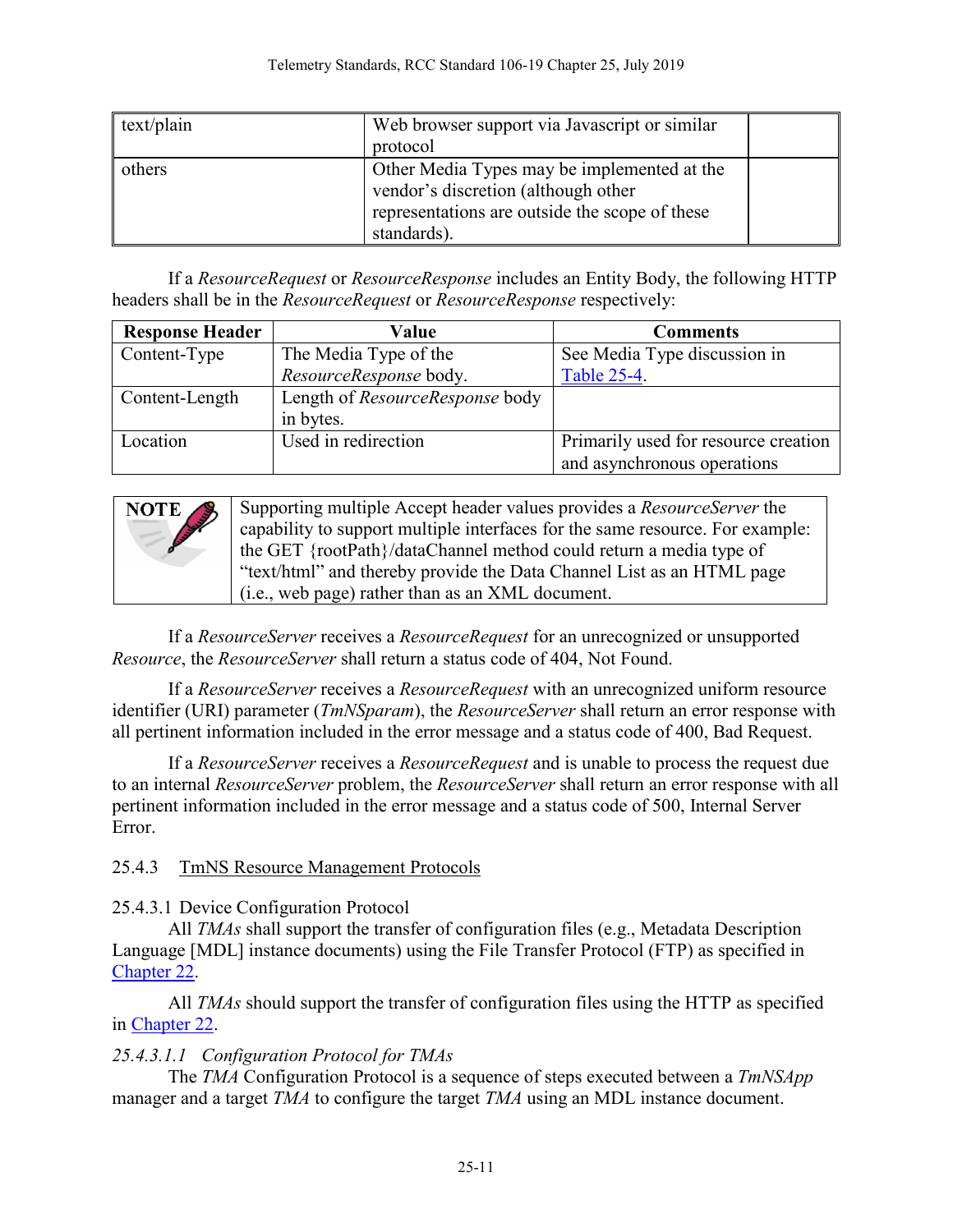The *TMA* Configuration Protocol is comprised of the following steps.

1. The *TmNSApp* manager sets the

**tmnsTmaCommon:tmnsTmaCommonConfiguration:configurationURI** resource on the target *TMA* to the location of the configuration file.

2. The *TmNSApp* manager sets the **tmnsTmaCommon:tmnsTmaCommonConfiguration:configure** resource on the target *TMA* to "true". Once a *TmNSApp* manager has set the **tmnsTmaCommon:tmnsTmaCommonConfiguration:configure** resource to "true", any attempt by the *TmNSApp* manager to change the resource's value shall be ignored until the target *TMA* has set the resource's value to "false".



To cancel the configuration process, a *TmNSApp* manager may execute either a *TMA* reset or a *TmNSHost* reset.

3. Upon receipt of the

**tmnsTmaCommon:tmnsTmaCommonConfiguration:configure** resource being set to true, the *TMA* shall retrieve the configuration file indicated by the **tmnsTmaCommon:tmnsTmaCommonConfiguration:configurationURI** resource. If a retrieval error occurs, the *TMA* shall follow the steps outlined in Subsection [25.4.3.1.2.](#page-16-0)

- 4. Upon successful retrieval of the configuration file, the *TMA* parses and checks the retrieved configuration file. The *TMA* is not required to perform an XML validation of the configuration file (the *TMA* may assume the configuration is valid with respect to its schema). If an anomaly is detected, the *TMA* shall follow the steps outlined in Subsection [25.4.3.1.2.](#page-16-0)
- 5. The *TMA* applies the changes found in the configuration file. If an error is detected, the *TMA* shall follow the steps outlined in Subsection [25.4.3.1.2.](#page-16-0)
- 6. When all changes have been successfully applied to the *TMA* (i.e., configuration is complete), the *TMA* shall:
	- a. Update the *TMA*'s

**tmnsTmaCommon:tmnsTmaCommonConfiguration:configurationVersion** resource according to the format specified in the description of this resource in the management resource matrix.

b. Set the *TMA's* **tmnsTmaCommon:tmnsTmaCommonStatus:tmaStateNumber** resource to "2" and

**tmnsTmaCommon:tmnsTmaCommonStatus:tmaStateString** resource to "Configured".

- c. Set the *TMA's*  **tmnsTmaCommon:tmnsTmaCommonConfiguration:configChangeCounter** resource to "0".
- d. Set the TMA's **tmnsTmaCommon:tmnsTmaCommonConfiguration:configure** resource to "false".
- e. Send a configurationCompleteNotification via the **tmnsGeneralNotification:configurationCompleteNotificationBranch:configur**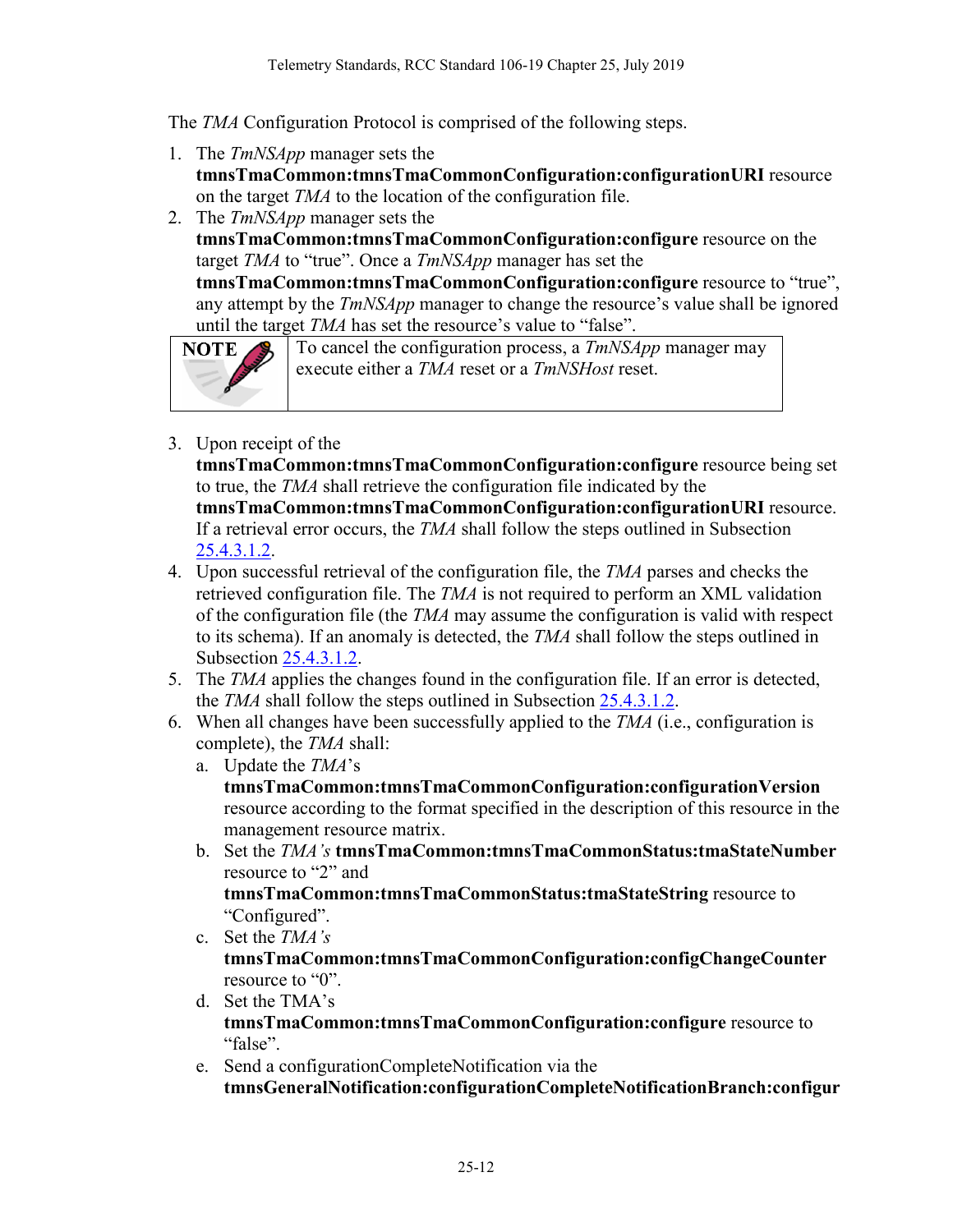**ationCompleteNotifications:configurationCompleteNotification** resource. The notification shall indicate a successful configuration attempt.

f. Set the internal state of the configuration "dirty bit" value of the *TMA* to "false".

The intent of the configuration "dirty bit" state is to indicate when the configuration of a *TMA* has changed through a manner other than through the configuration protocol outlined above. The value of the <DirtyBit> element within the MDL instance document that a *TMA* is configured with is ignored by the *TMA* during configuration. If no changes are made to the configuration of a *TMA* between a successful configuration attempt and an export configuration (Subsection  $25.4.3.2.1$ ), the <DirtyBit> element of the exported MDL instance document produced by the *TMA* shall be "false".

A resource that is not set during the configuration process shall retain its previous value unless its behavior during configuration is explicitly stated to do otherwise. In the case where configuration creates rows in a table, default values shall be used for the new rows if not explicitly set during the configuration process.

If a configuration error occurs, the *TMA* shall follow the steps outlined in Subsection [25.4.3.1.2.](#page-16-0)



A *TMA* is only required to store configuration information applicable to itself (i.e., storing configuration information of other TMAs is not required).

# <span id="page-16-0"></span>*25.4.3.1.2 Configuration Error Handling*

If the *TMA* detects an error during the configuration process, the *TMA* shall adhere to the following steps.

- 1. The *TMA* shall follow one of the two following approaches in this step:
	- a. The *TMA* shall attempt to restore the previous configuration prior to the initiating of the configure attempt. If the *TMA* is able to restore the previous configuration, the *TMA* shall set its

**tmnsTmaCommon:tmnsTmaCommonConfiguration:configurationVersion**, **tmnsTmaCommon:tmnsTmaCommonStatus:tmaStateNumber**, and **tmnsTmaCommon:tmnsTmaCommonStatus:tmaStateString** resources to their previous values prior to the initiation of the configuration process. If the *TMA* was actively publishing or subscribing to *TmNSDataMessages* prior to the initiating of the configuration attempt, it shall not return to that mode of operation. Rather, a *TMA* that recovers from a failed configuration attempt shall not begin publishing or subscribing to *TmNSDataMessages* until further commanded to do so by a *TmNSApp* manager. The value of the *TMA*'s internal configuration "dirty bit" state shall remain the same as it was prior to the failed configuration attempt. If the *TMA* is unable to restore the previous configuration as described, the *TMA* shall utilize the other error handling approach described below in 1b.

b. The *TMA* shall set its

**tmnsTmaCommon:tmnsTmaCommonConfiguration:configurationVersion** resource to an empty string in accordance with the description of the resource in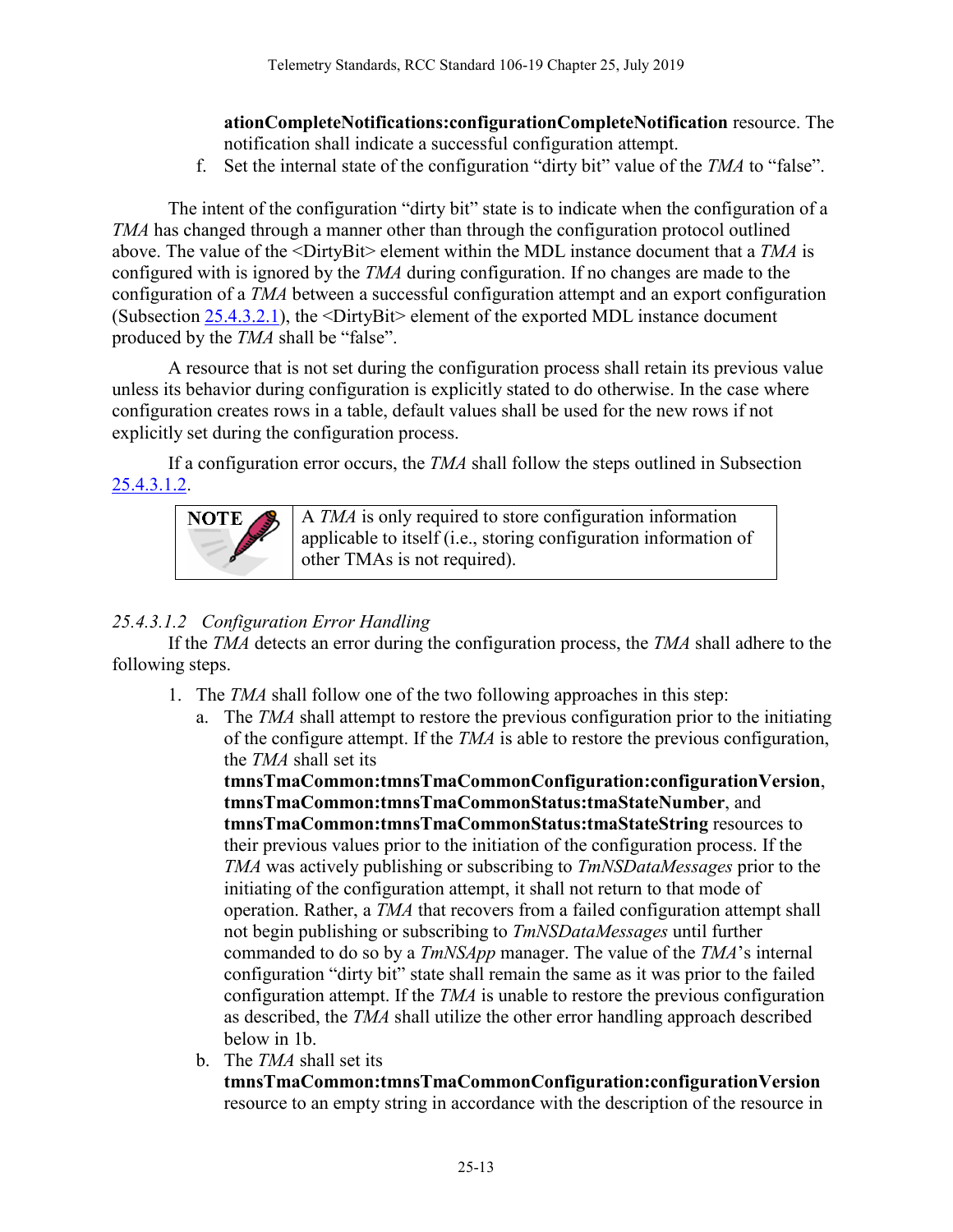the management resource matrix. The *TMA* shall set its

**tmnsTmaCommon:tmnsTmaCommonStatus:tmaStateNumber** resource to "1" and its **tmnsTmaCommon:tmnsTmaCommonStatus:tmaStateString**  resource "Unconfigured". The *TMA* shall not publish or subscribe to any *TmNSDataMessages* until after a successful configuration attempt. The value of the TMA's internal configuration "dirty bit" state shall be set to "true".



A *TMA* is not required to restore any previous state after a configuration failure. Approach 1a is expected to be used by *TMA*s that are capable of restoring the previous configuration state.

2. The *TMA* shall set the

**tmnsTmaCommon:tmnsTmaCommonFault:activeFaultsTable:faultNumber** and **tmnsTmaCommon:tmnsTmaCommonFault:activeFaultsTable:faultString** resources to the appropriate value into a row in the

**tmnsTmaCommon:tmnsTmaCommonFault:activeFaultsTable**.

- 3. The *TMA* shall set its **tmnsTmaCommon:tmnsTmaCommonConfiguration:configure** resource to "false".
- 4. The *TMA* shall send a *configurationCompleteNotification* via the **tmnsGeneralNotification:configurationCompleteNotificationBranch:configurati onCompleteNotifications:configurationCompleteNotification** resource. The notification shall indicate a failed configuration attempt.

| NOTE <sub>8</sub>       | The following are examples of possible configuration errors.                 |  |
|-------------------------|------------------------------------------------------------------------------|--|
| <b>Canada Riverside</b> | a. The transfer of the configuration file fails.                             |  |
|                         | b. An incomplete or invalid configuration file is received.                  |  |
|                         | c. A value specified in the configuration file conflicts with a TMA constant |  |
|                         | or allowable value range.                                                    |  |

# 25.4.3.2 File Export Protocols

All *TMAs* shall support the exporting of files via the processes defined in the following subsection.

### <span id="page-17-0"></span>*25.4.3.2.1 Export Configuration File Protocol for TMAs*

The Export Configuration File Protocol for *TMAs* is a sequence of steps executed between a *TmNSApp* manager and a target *TMA* to retrieve the target *TMA's* current configuration state via an MDL instance document.

The Export Configuration File Protocol is comprised of the following steps.

- 1. The *TmNSApp* manager sets the **tmnsTmaCommon:tmnsTmaCommonConfiguration:configurationExportURI** resource on the target *TMA* to a destination location for the configuration file.
- 2. The *TmNSApp* manager sets the **tmnsTmaCommon:tmnsTmaCommonConfiguration:exportConfiguration** resource on the target *TMA* to "true". Once a *TmNSApp* manager has set the **tmnsTmaCommon:tmnsTmaCommonConfiguration:exportConfiguration** resource to "true", any attempt by the *TMA* manager to change the resource's value shall be ignored until the target *TMA* has set the resource's value to "false".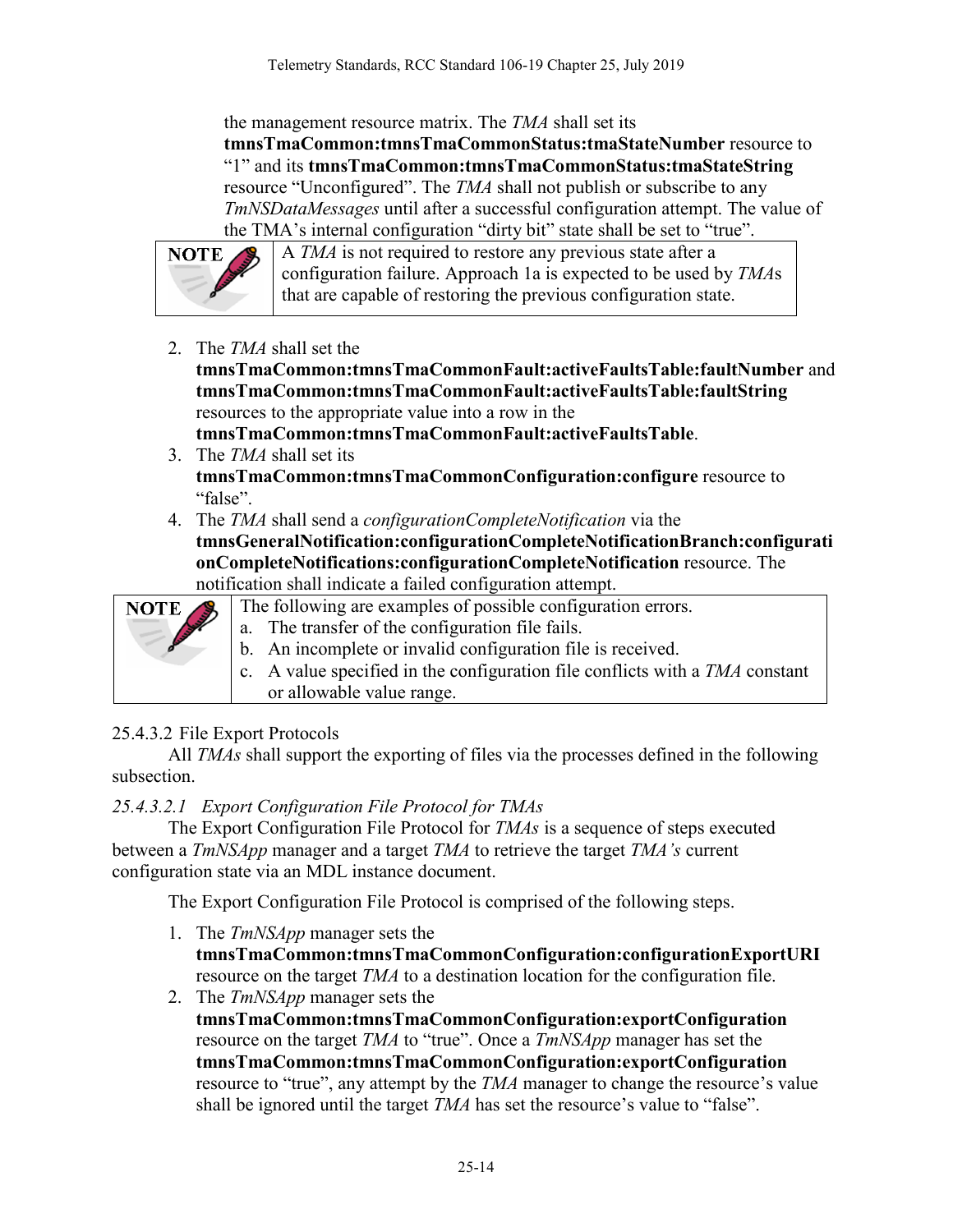

To cancel the export configuration file process, a *TmNSApp* manager may execute either a *TMA* reset or a *TmNSHost* reset.

# 3. Upon receipt of the

**tmnsTmaCommon:tmnsTmaCommonConfiguration:exportConfiguration** resource being set to "true", the *TMA* shall send an MDL file that contains the description of the *TMA*'s current configuration to the destination location indicated by the

**tmnsTmaCommon:tmnsTmaCommonConfiguration:configurationExportURI** resource. The <DirtyBit> element in the exported MDL file shall contain the *TMA*'s current state of its configuration "dirty bit". The "dirty bit" state is only set to "false" after a successful configuration attempt, and it shall be set to "true" when the configuration state is changed in a manner other than through the configuration protocol (Subsection [25.4.3.1.1\)](#page-14-1).



Once the configuration "dirty bit" is set to "true" on the *TMA*, it should remain "true" until a successful reconfiguration attempt is accomplished according to Subsection [25.4.3.1.1.](#page-14-1)

4. Upon completion of the file transfer process (successful or failed), the *TMA* shall set the *TMA*

**tmnsTmaCommon:tmnsTmaCommonConfiguration:exportConfiguration** resource to "false".

5. If an error occurs, the *TMA* shall set the **tmnsTmaCommon:tmnsTmaCommonFault:activeFaultsTable:faultNumber** and **tmnsTmaCommon:tmnsTmaCommonFault:activeFaultsTable:faultString** resources to the appropriate value into a row in the **tmnsTmaCommon:tmnsTmaCommonFault:activeFaultsTable**.

| <b>NOTE</b> | The full state of the <i>TMA</i> is represented by its stored configuration information |
|-------------|-----------------------------------------------------------------------------------------|
|             | (i.e., information transportable via an MDL instance document) and the state of         |
|             | the <i>TMA</i> 's resources. The exported MDL file should contain all updates of        |
|             | management resources that are described in the MDL schema; however, some                |
|             | resources are not represented in the MDL schema, such as the recording state of         |
|             | a recorder, and are only available through other management resource access             |
|             | methods. Thus, it may be necessary for a <i>TmNSApp</i> manager to retrieve the         |
|             | current values of a TMA's resources in conjunction with retrieving an MDL file          |
|             | with its current configuration state via the export process.                            |

A successfully exported MDL instance document from a *TMA* shall be capable of reconfiguring the original *TMA* into the configuration state at the time of the export process. In other words, reconfiguring a *TMA* with its exported MDL configuration file immediately after a successful export configuration process completes shall result in a successful configuration of the *TMA*.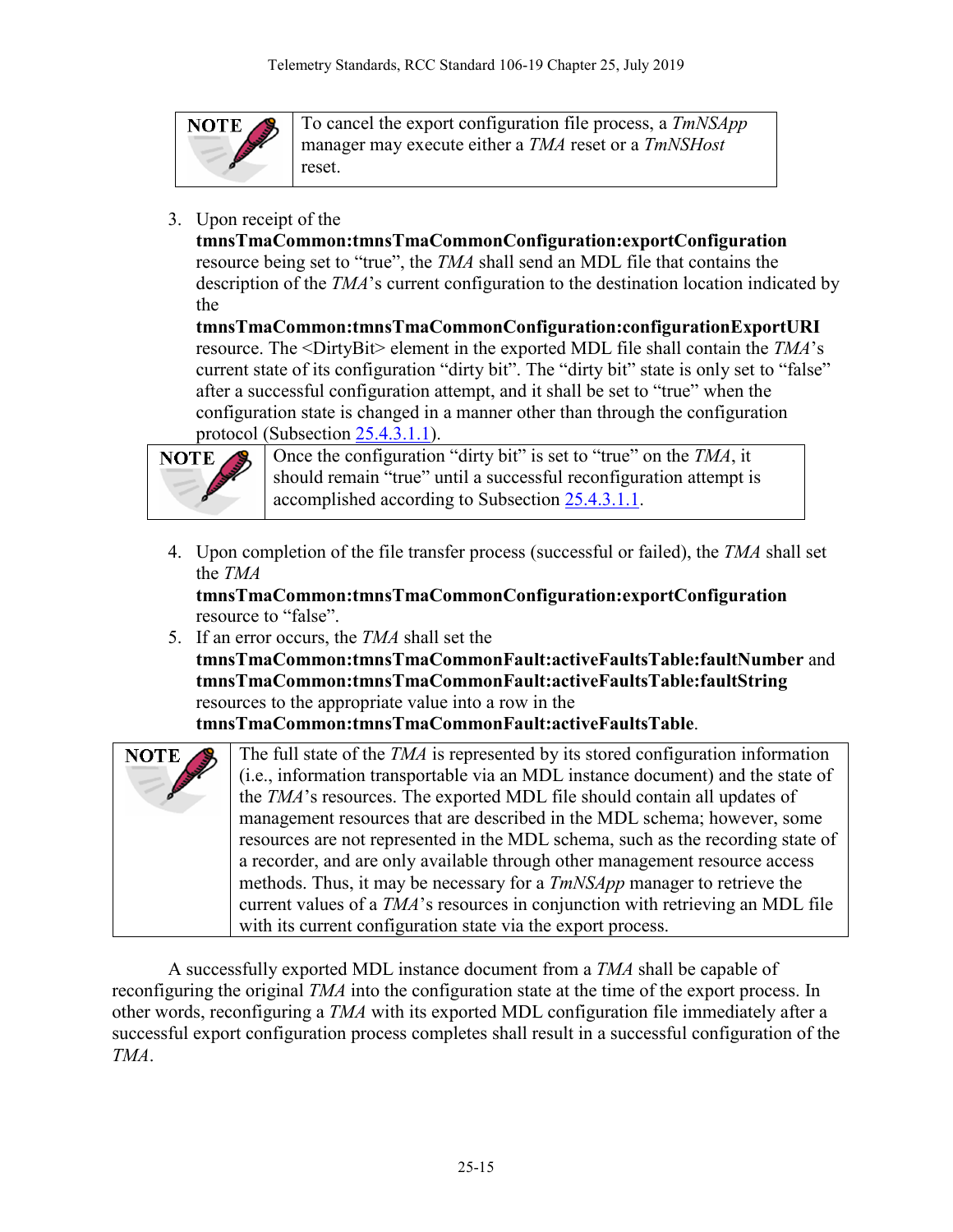# *25.4.3.2.2 Export Log File Protocol for TMAs*

The Export Log File Protocol for *TMAs* is a sequence of steps executed between a *TmNSApp* manager and a target *TMA* to retrieve the target *TMA*'s log file.

The Export Log File Protocol is comprised of the following steps.

- 1. The *TmNSApp* manager sets the **tmnsTmaCommon:tmnsTmaCommonControl:logFileExportURI** resource on the target *TMA* to a destination location for the log file.
- 2. The *TmNSApp* manager sets the **tmnsTmaCommon:tmnsTmaCommonControl:exportLogFile** resource on the target *TMA* to "true". Once a *TmNSApp* manager has set the **tmnsTmaCommon:tmnsTmaCommonControl:exportLogFile** resource to "true", any attempt by the *TmNSApp* manager to change the resource's value shall be ignored until the target *TMA* has set the resource's value to "false".



To cancel the Export Log File Process, a *TmNSApp* manager may execute either a *TMA* reset or a *TmNSHost* reset.

- 3. Upon receipt of the **tmnsTmaCommon:tmnsTmaCommonControl:exportLogFile** resource being set to "true", the *TMA* shall send its log file to the destination location indicated by the **tmnsTmaCommon:tmnsTmaCommonControl:logFileExportURI** resource.
- 4. Upon completion of the file transfer process (successful or failed), the *TMA* shall set the *TMA* **tmnsTmaCommon:tmnsTmaCommonControl:exportLogFile** resource to "false".
- 5. If an error occurs, the *TMA* shall set the **tmnsTmaCommon:tmnsTmaCommonFault:activeFaultsTable:faultNumber** and **tmnsTmaCommon:tmnsTmaCommonFault:activeFaultsTable:faultString** resources to the appropriate value into a row in the **tmnsTmaCommon:tmnsTmaCommonFault:activeFaultsTable**.

# 25.4.3.3 TmNS Configuration Negotiation Protocol

*NetworkNodes* that sample and package data and *TmNSAppManagers* that construct MDL files shall implement the TmNS Configuration Negotiation Protocol. The protocol consists of a dialog between the *TmNSAppManager* and the data acquisition *NetworkNode*. The protocol is used to communicate the desired set of measurements to be produced and the capability of the acquisition device to provide the data at the requested rates.



The communication between the negotiating entities utilizes HTTP [\(Chapter 22](http://www.wsmr.army.mil/RCCsite/Documents/106-19_Telemetry_Standards/Chapter22.pdf) Subsection 22.5.2.2), SNMP [\(Chapter 22](http://www.wsmr.army.mil/RCCsite/Documents/106-19_Telemetry_Standards/Chapter22.pdf) Subsection 22.5.2.1, this chapter), and FTP [\(Chapter 22](http://www.wsmr.army.mil/RCCsite/Documents/106-19_Telemetry_Standards/Chapter22.pdf) Subsection 22.5.2.4). The communication workflow is depicted in [Figure 25-4.](#page-20-0)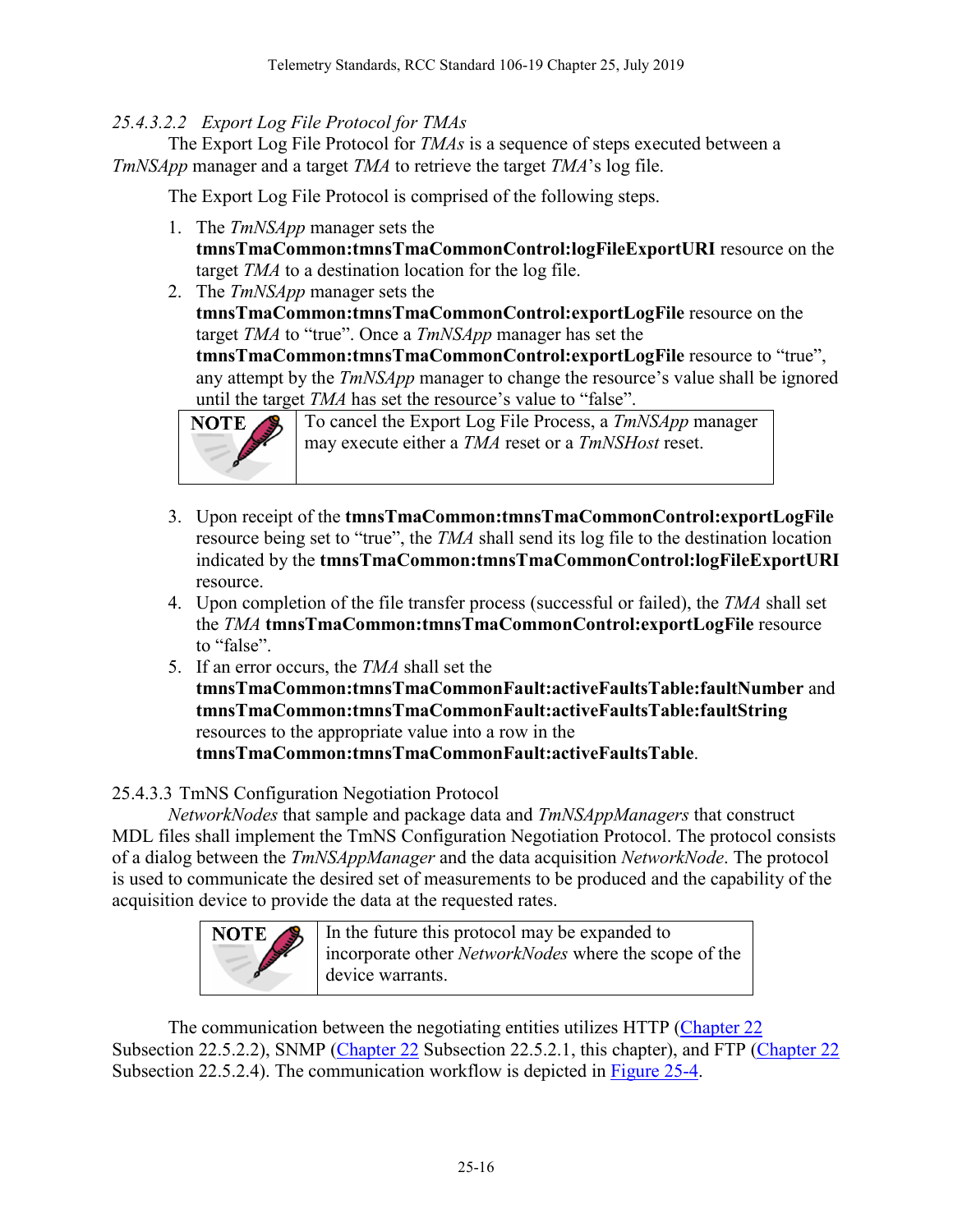

<span id="page-20-0"></span>Figure 25-4. TmNS Configuration Negotiation Protocol Diagram

[Figure 25-4](#page-20-0) identifies two reports, the modification report and the failure report. [Appendix 25-A](#page-24-1) contains examples of these reports to provide a basic common framework for reporting.

 $\frac{1}{\sqrt{1-\frac{1}{2}}}\sqrt{\frac{1}{2}}$ 

The *TmNS* Configuration Negotiation Protocol is a sequence of steps executed between a *TmNSAppManager* and a data acquisition *NetworkNode* to a build a valid MDL instance document containing the data acquisition *NetworkNode* configuration.

The *TmNS* Configuration Negotiation Protocol is comprised of the following steps.

- 1. The *TmNSAppManager* retrieves inventory from the data acquisition *NetworkNode* by accessing the Inventory Resource on data acquisition *NetworkNode*.
- 2. The *TmNSAppManager* binds measurement information to the data acquisition *NetworkNode* inventory, creating a candidate for the data acquisition *NetworkNode* configuration.
- 3. The *TmNSAppManager* sends the candidate MDL instance document to the Validation Candidate Resource on the data acquisition *NetworkNode*. This initiates the validation process on the *NetworkNode*, but it does not actually configure the data acquisition *NetworkNode*. The standard HTTP response provides the result of the validation operation.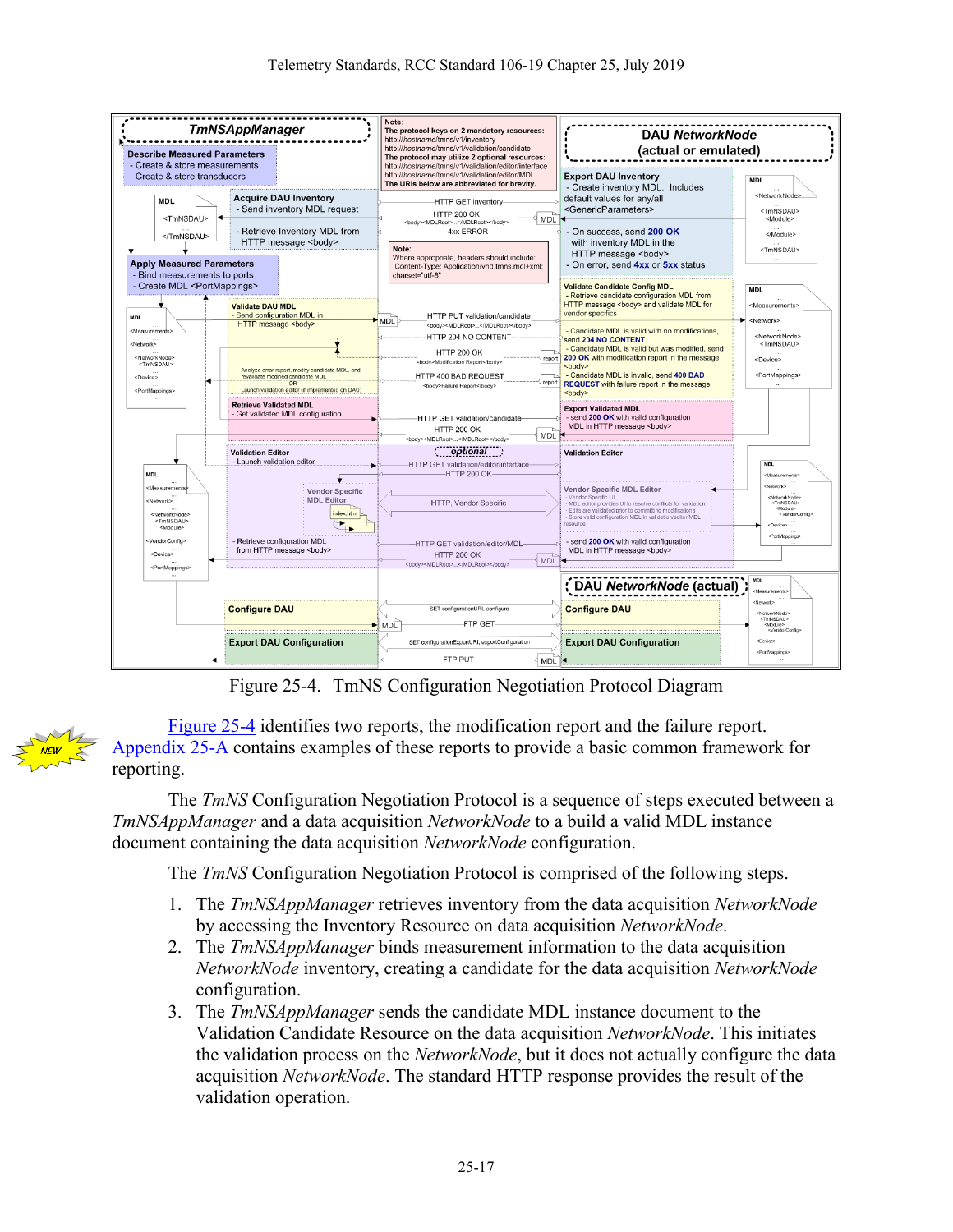- a. If data acquisition *NetworkNode* considers the candidate MDL instance valid*,* the *NetworkNode* will update the Validation Candidate Resource with the candidate MDL instance document. The response will indicate success to the *TmNSAppManager*.
- b. If the data acquisition *NetworkNode* considers the candidate MDL instance document valid only after the *NetworkNode* modified the content of the candidate MDL instance document during the validation process, the *NetworkNode* will update the Validation Candidate Resource with the candidate MDL instance document and all associated annotations provided by the *NetworkNode* during the validation process. The response will indicate success to the *TmNSAppManager* and shall contain a modification report of the modifications. The content of the modification report is outside the scope of this standard.
- c. If the data acquisition *NetworkNode* does not consider the candidate MDL instance document valid, the *NetworkNode* shall return an error with a detailed failure report in the response. The *NetworkNode* shall still update the Validation Candidate Resource even though it is deemed an invalid configuration for the device. The content of the failure report is outside the scope of this standard. From this point, a user may repeat Step 3 by sending a new candidate MDL instance document to the *NetworkNode*, or access the optional Validation Editor Interface Resource if one is available on the *NetworkNode*.
- d. If the candidate MDL instance document is not MDL-schema valid, the *NetworkNode* shall return an unsupported media type error.
- 4. Once the data acquisition *NetworkNode* validates the candidate MDL instance document, the *TmNSAppManager* retrieves the valid configuration from the Validation Candidate Resource (or the Validation Editor MDL Resource, if applicable) on the data acquisition *NetworkNode*.
- 5. The *TmNSAppManager* may configure the data acquisition *NetworkNode* with the valid configuration via the *TMA* Configuration Protocol (see Subsection [25.4.3.1.1\)](#page-14-1).

# *25.4.3.3.1 TmNS Inventory Resource*

Data acquisition *NetworkNodes* shall document their inventory in an MDL instance document by implementing the Inventory Resource at the URI, */tmns/v1/inventory*. The inventory of the *NetworkNode* shall consist of the hardware modules that comprise the *NetworkNode* and may also contain the capabilities of the associated hardware modules. The Inventory Resource shall support the HTTP GET method. The Inventory Resource shall indicate success by returning a *200 OK* response containing the inventory MDL instance document in the body. The MDL instance document shall include default values for any and all GenericParameters required by the device. The data acquisition *NetworkNode* may indicate errors by returning an appropriate *4xx* or *5xx* status code response.

# *25.4.3.3.2 TmNS Validation Candidate Resource*

Data acquisition *NetworkNodes* shall augment the *TmNS* Configuration Protocol (see Subsection [25.4.3.1.1\)](#page-14-1) by implementing the Validation Candidate Resource at the URI */tmns/v1/validation/candidate*. The Validation Candidate Resource shall support the HTTP PUT and GET methods.

This resource shall validate the candidate MDL instance document when accessed by a PUT method. The body of the PUT request shall contain the candidate MDL instance document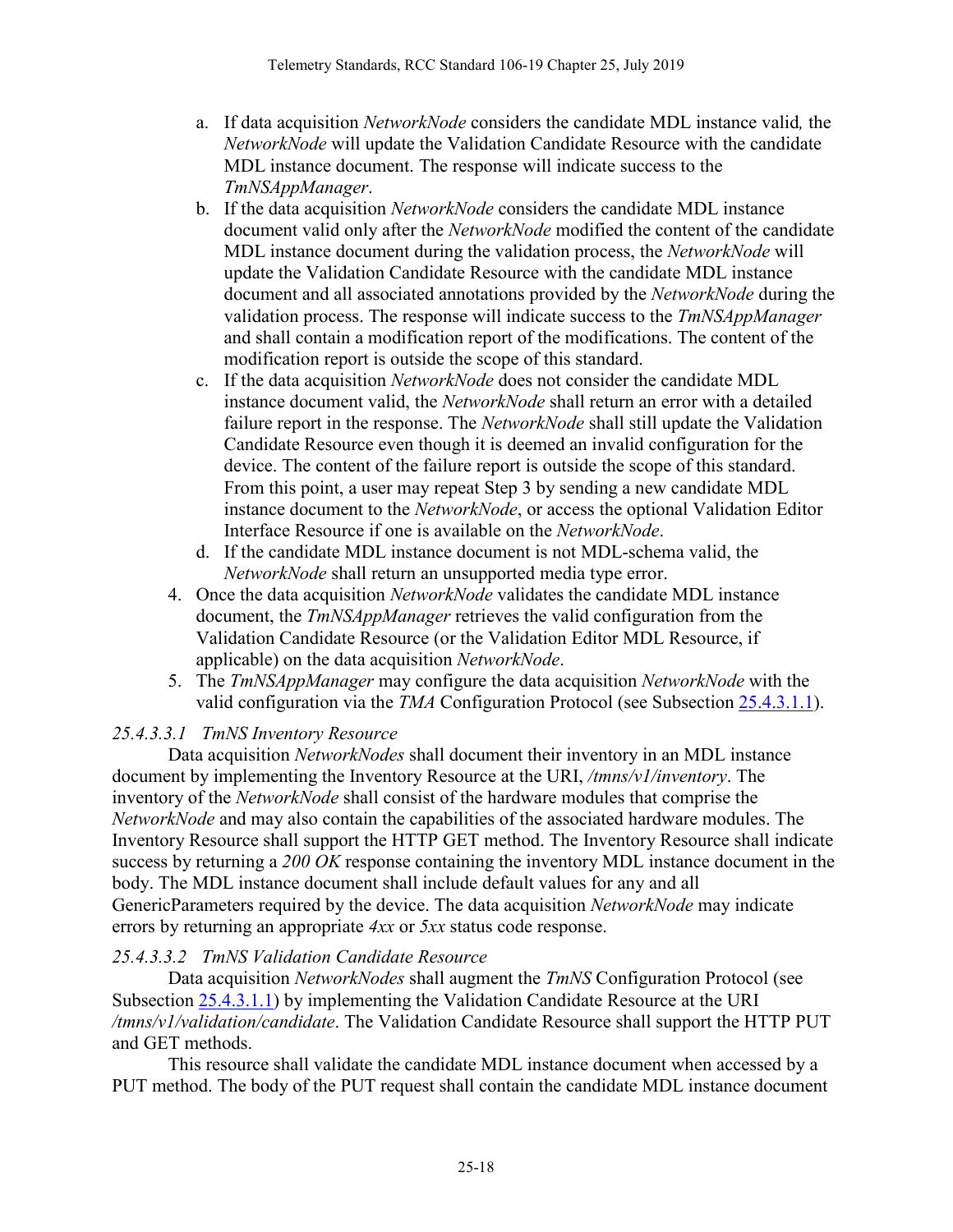to be validated by the *NetworkNode*. The PUT request for the Validation Candidate Resource shall return one of the following response codes.

- *204 NO CONTENT*: This response shall be used to indicate that the candidate MDL instance document represented a valid configuration without any modification. The body of the response shall be empty. Validation is successful, and the Validation Candidate Resource shall be updated to contain the candidate MDL instance document.
- *200 OK*: This response shall be used to indicate that the candidate MDL instance document was modified in order to represent a valid configuration. The body of the response shall contain a modification report. Validation is successful, and the Validation Candidate Resource shall be updated to contain the modified representation of the candidate MDL instance document.
- *400 BAD REQUEST*: The Validation Candidate Resource represents a validation failure, and the body of the response shall contain a detailed failure report of the reason(s) for the failure. The Validation Candidate Resource shall be updated, but the value represents an invalid configuration for the NetworkNode.
- *415 UNSUPPORTED MEDIA TYPE*: This response shall be used to indicate that the candidate MDL instance document sent in the PUT request does not comply with the MDL schema defined in [Chapter 23.](http://www.wsmr.army.mil/RCCsite/Documents/106-19_Telemetry_Standards/Chapter23.pdf)

A GET request for the Validation Candidate Resource shall return one of the following response codes.

- *200 OK*: The Validation Candidate Resource represents a valid configuration for the *NetworkNode*, and the body of the response message contains the valid MDL instance document.
- *400 BAD REQUEST*: The Validation Candidate Resource represents a validation failure, and the body of the response contains the invalid MDL instance document.
- *428 PRECONDITION REQUIRED*: The Validation Candidate Resource is not available, and the body of the response is empty.

# *25.4.3.3.3 TmNS Validation Editor Interface Resource*

The Validation Editor Interface Resource is an optional resource that may be implemented by a data acquisition *NetworkNode*. If implemented, the Validation Editor Interface Resource shall support the HTTP GET method. If not implemented, the GET request shall return a *404 NOT FOUND* response.

A GET request for the Validation Editor Interface Resource shall launch an editor that allows the user to modify MDL content and manipulate vendor-specific settings. When the editor is launched, a *200 OK* response message is returned. The editor opens the Validation Candidate Resource, whether valid or not, but it does not update that resource. The user interacts with the data acquisition *NetworkNode* through the editor interface. Upon saving any choices made by a user within the editor, the editor shall validate the resulting MDL instance document. If the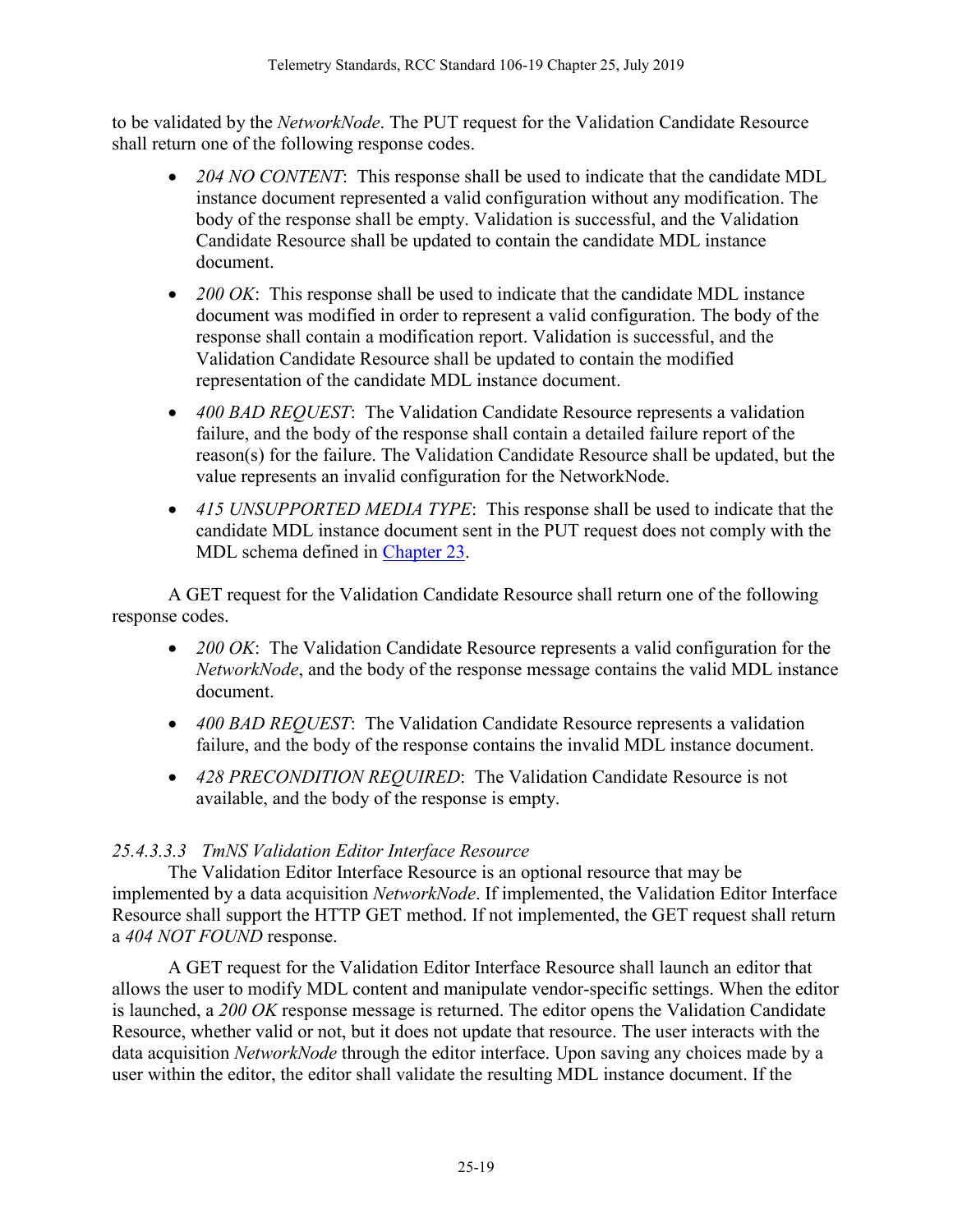resulting MDL instance document is valid for the *NetworkNode*, the MDL instance document shall be saved to the Validation Editor MDL Resource.

### *25.4.3.3.4 TmNS Validation Editor MDL Resource*

The Validation Editor MDL Resource shall be implemented by a data acquisition *NetworkNode* if the Validation Editor Interface Resource is implemented. The Validation Editor MDL Resource shall support the HTTP GET method.

A GET request for the Validation Editor MDL Resource shall return one of the following response codes.

- *200 OK*: The Validation Editor MDL Resource represents a valid MDL instance document for the *NetworkNode*, and it is sent in the body of the response message. The valid MDL instance document is a result of invoking the TmNS Validation Editor Interface Resource and resolving all conflicts within the editor.
- *428 PRECONDITION REQUIRED*: The Validation Editor MDL Resource is blank, and the body of the response is empty. This results from a user not saving off a valid MDL instance document through the editor provided through the Validation Editor Interface Resource.
- *404 NOT FOUND*: The Validation Editor MDL Resource is not implemented.

# <span id="page-23-0"></span>**25.5 Uniform Resource Name**

The *TmNS* management resources hierarchy uses the URN defined in RFC 2141.<sup>[9](#page-23-1)</sup> The general syntax is specified below:

```
URN = "urn:" Namespace ID ":" Namespace Specific String (NSS)
      For TmNS-specific management resources, the TmNSURN, "tmns" is assigned as the 
Namespace ID resulting in:
```
*TmNSURN* = "urn:tmns:" Namespace Specific String (NSS)

The Namespace Specific String (NSS) identifies a specific resource or set of resources under the *TmNS* Namespace. Examples:

- **urn:tmns:tmnsTmaCommon:tmnsTmaCommonIdentification** identifies all of the resources under the tmnsTmaCommonIdentification resource.
- **urn:tmns:tmnsTmaCommon:tmnsTmaCommonIdentification:tmaProductName** specifically identifies the tmaProductName resource.

To reduce documentation clutter, the "urn:tmns" is typically left off a resource's name. For example: the tmaProductName resource would be identified as the **tmnsTmaCommon:tmnsTmaCommonIdentification:tmaProductName** resource.

<span id="page-23-1"></span> <sup>9</sup> Internet Engineering Task Force. "URN Syntax." RFC 2141. Obsoleted by RFC 8141. May 1997. Retrieved 16 April 2019. Available a[t https://datatracker.ietf.org/doc/rfc2141/.](https://datatracker.ietf.org/doc/rfc2141/)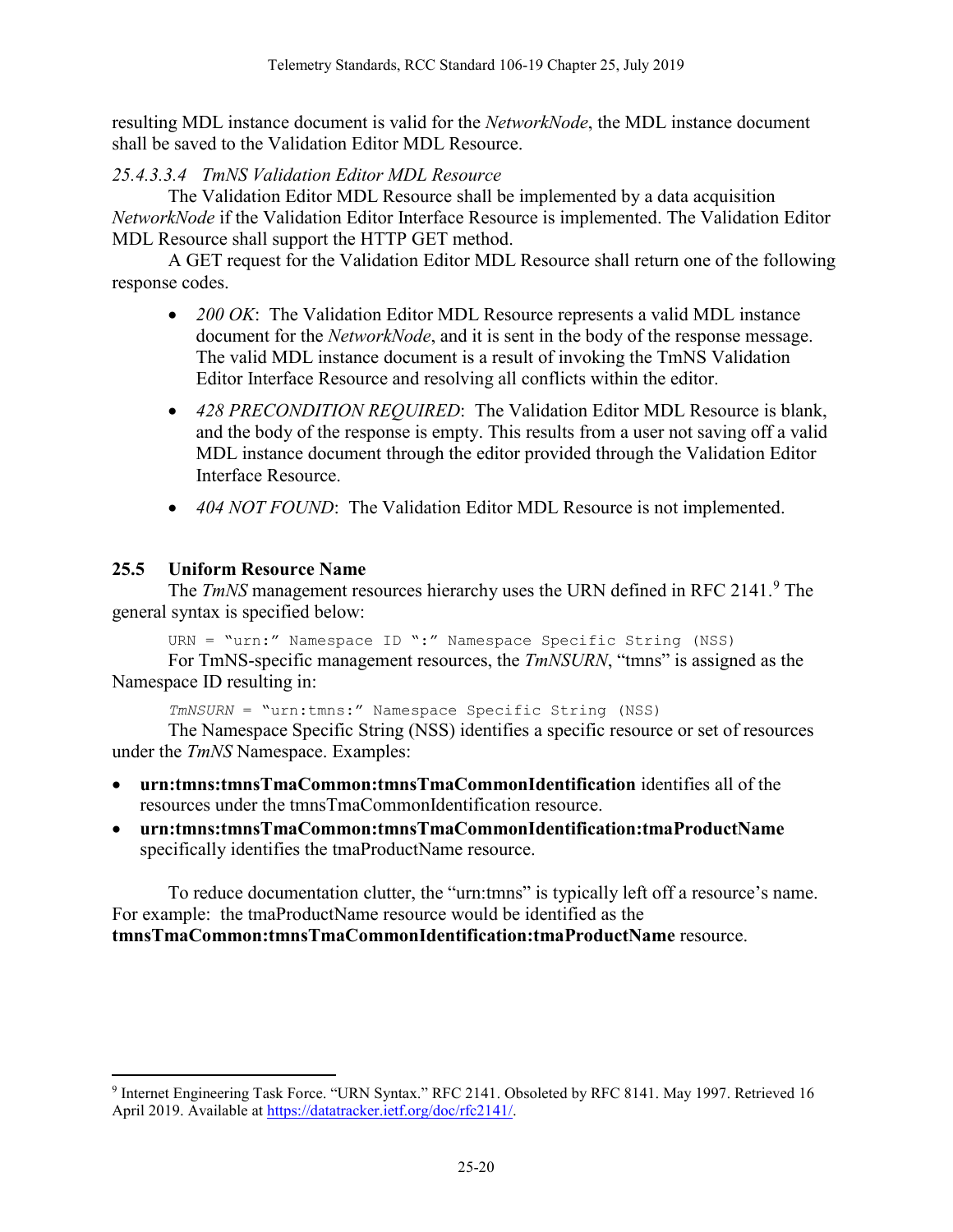# **APPENDIX 25-A**

<span id="page-24-1"></span><span id="page-24-0"></span>This appendix contains examples for the MDL validation reporting as discussed in this chapter.

#### **A.1. Example MDL Validation Report**

```
<?xml version="1.0" encoding="UTF-8"?>
<?xml-stylesheet type="text/xsl" href="mdl-validation-report-20150326.xsl"?>
<VRLRoot>
   <Timestamp>2015-03-17T10:45:23</Timestamp>
   <MdlInstanceDocument>
     <Name>PackagingMeasurements.xml</Name>
     <RoleId>DAU1App</RoleId>
     <NetworkName>Example Network</NetworkName>
     <ConfigurationVersion>0.0.1</ConfigurationVersion>
     <DatabaseId>development</DatabaseId>
   </MdlInstanceDocument>
   <ValidationEnvironment>
     <AppVersion>0.1.2</AppVersion>
     <AppConfiguration>optimization level: 2; constraints setting: 
      default</AppConfiguration>
   </ValidationEnvironment>
   <Message>
     <Level>WARNING</Level>
     <Description>Invalid upper input range value: 1.17</Description>
     <HelperUri>https://www.tena-sda.org/display/INET/home</HelperUri>
     <Context>
       <MdlId>GearVibMeas</MdlId>
       <Comment>Measurement GEARVIB anomaly</Comment>
     </Context>
   </Message>
   <Message>
     <Level>ERROR</Level>
     <Description lang="fr">Invalide MAC Adresse: 
      00:00:00:00:00:00</Description>
     <Context>
       <MdlId>Dau1IFace</MdlId>
       <Comment>DAU1 network anomaly</Comment>
     </Context>
   </Message>
   <Message>
     <Level>ERROR</Level>
     <Description>Invalid Configuration Version</Description>
     <HelperUri>https://www.tena-sda.org/display/INET/home</HelperUri>
     <Context>
       <MdlId>none</MdlId>
       <Comment>Configuration Version requires embedded timestamp</Comment>
     </Context>
   </Message>
</VRLRoot>
```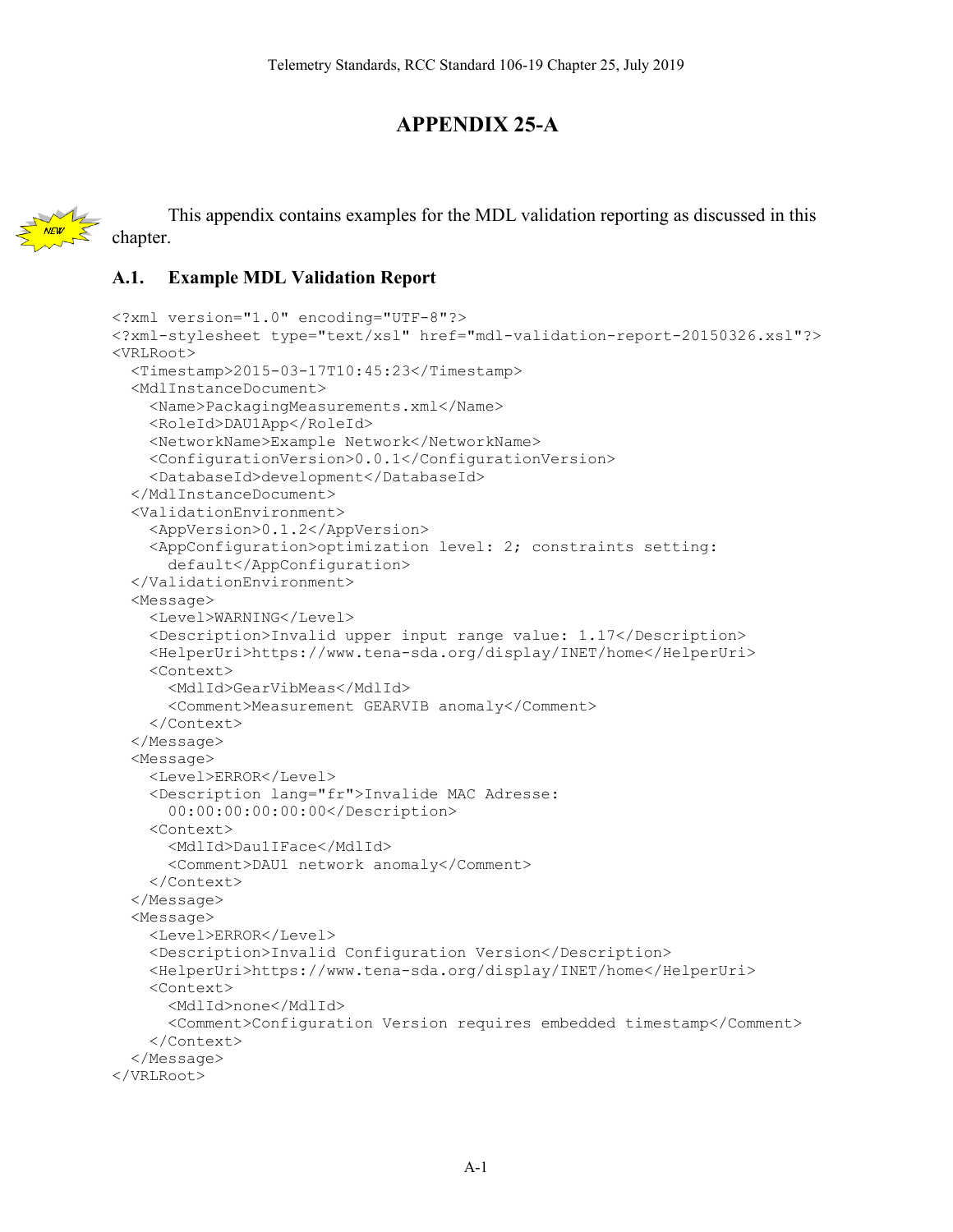#### **A.2. Stylesheet for the Example MDL Validation Report**

```
<?xml version="1.0" encoding="UTF-8"?>
<xsl:stylesheet xmlns:xsl="http://www.w3.org/1999/XSL/Transform" 
version="1.0">
   <xsl:output method="html"/>
   <xsl:template match="/VRLRoot">
    <html> <head>
        <title>MDL Validation Report</title>
         <style type="text/css">
        body
\{ margin:10px;
           background-color:#ffff00;
          font-family: verdana, helvetica, sans-serif;
 }
         .sourceText
\{ display:block;
           color:#636363;
           font-style:italic;
 }
         .table, th, td 
\{ border: 1px solid black;
        border-collapse: collapse;
 }
         th,td
\{ padding: 10px;
 }
         </style>
       </head>
       <body>
         <h2>MDL Validation Report</h2>
         <p>Timestamp: <xsl:value-of select="Timestamp" /></p>
         <p>MDL Instance Document:<br></br>
           Name: <xsl:value-of select="MdlInstanceDocument/Name" /><br></br>
           Role ID: <xsl:value-of select="MdlInstanceDocument/RoleId" 
/><br>></br>
           Network Name: <xsl:value-of 
select="MdlInstanceDocument/NetworkName" /><br></br>
           Configuration Version: <xsl:value-of 
select="MdlInstanceDocument/ConfigurationVersion" /><br></br>
           Database ID: <xsl:value-of select="MdlInstanceDocument/DatabaseId" 
/>
        \langle/p>
         <p>Validation Environment:<br></br>
           Application Version: <xsl:value-of 
select="ValidationEnvironment/AppVersion" /><br></br>
           Application Configuration: <xsl:value-of 
select="ValidationEnvironment/AppConfiguration" />
        \langle p \rangle <table class="table" width="100%">
```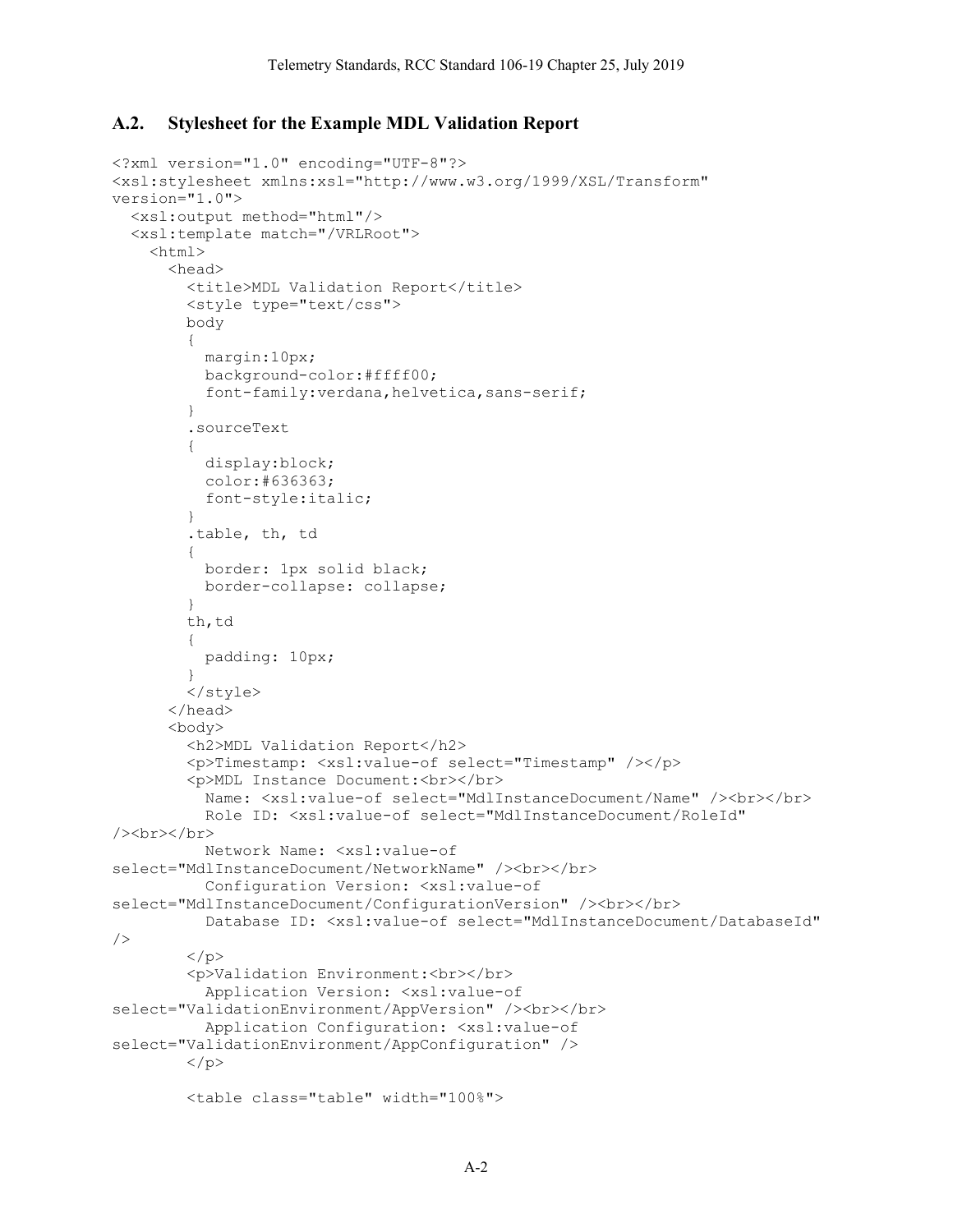```
<tr>
              <th>Number</th>
              <th>Level</th>
              <th>Description</th>
              <th>Context</th>
           \langle/tr>
          <xsl:for-each select="Message">
            <xsl:variable name="index" select="position()" />
            <xsl:variable name="helperUri" select="helperUri" />
           <tr>
              <td><xsl:value-of select="$index"/></td>
             <td><b>><xsl:value-of select="Level"/></b></td>
              <xsl:choose>
                <xsl:when test="$helperUri != ''">
                  <td><a href="{$helperUri}"><xsl:value-of 
select="Description"/></a></td>
               \langle xs1:when\rangle <xsl:otherwise>
                  <td><xsl:value-of select="Description"/></td>
                </xsl:otherwise>
              </xsl:choose> 
              <td>
                <table width="100%">
                 <tr>
                    <th>MDL ID</th>
                   <th>Comment</th>
                 \langle/tr>
                  <xsl:for-each select="Context">
                   <tr>
                       <td><xsl:value-of select="MdlId"/></td>
                      <td><xsl:value-of select="Comment"/></td>
                   \langletr>
                  </xsl:for-each>
                </table>
             \langle/td>
           \langle/tr>
          </xsl:for-each>
         </table>
       </body>
     </html>
   </xsl:template> 
</xsl:stylesheet>
```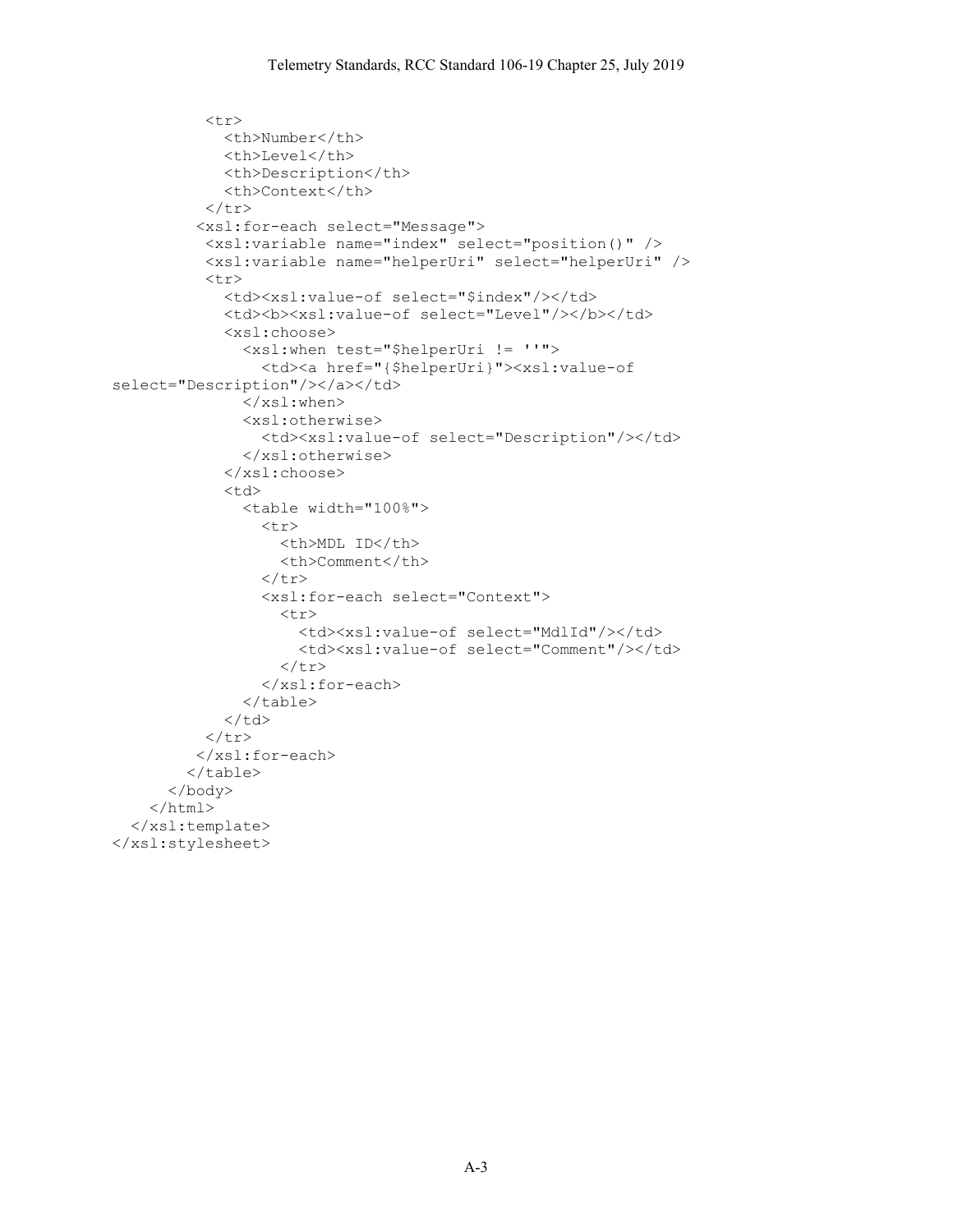#### **A.3. Example Schema for the MDL Validation Report**

```
<?xml version="1.0" encoding="UTF-8"?>
<! -- Example MDL Validation Report Schema 20150326
 --<xsd:schema xmlns:xsd="http://www.w3.org/2001/XMLSchema" 
xmlns="http://inetprogram.org/projects/VRL" 
targetNamespace="http://inetprogram.org/projects/VRL" 
elementFormDefault="qualified" attributeFormDefault="unqualified">
   <xsd:element name="VRLRoot" type="VRLRootType">
   </xsd:element>
   <xsd:complexType name="VRLRootType">
     <xsd:annotation>
       <xsd:documentation xml:lang="en">
        The Timestamp element, of type xsd:dateTime, describes the time the
Validation Report was generated.
       </xsd:documentation><xsd:documentation xml:lang="en">
       The MdlInstanceDocument element, of type MdlInstanceDocumentType, 
describes the MDL Instance Document
       used to generate the Validation Report.
       </xsd:documentation><xsd:documentation xml:lang="en">
       The ValidationEnvironment element, of type ValidationEnvironmentType, 
describes the processing validation
       environment used when validating the MDL Instance Document.
       </xsd:documentation><xsd:documentation xml:lang="en">
       The Message element, of type MessageType, describes an individual 
message relating to the validation
       of the MDL Instance Document.
       </xsd:documentation>
     </xsd:annotation>
     <xsd:sequence>
       <xsd:element name="Timestamp" type="xsd:dateTime"/>
       <xsd:element name="MdlInstanceDocument" 
type="MdlInstanceDocumentType"/>
       <xsd:element name="ValidationEnvironment" 
type="ValidationEnvironmentType"/>
       <xsd:element name="Message" type="MessageType" minOccurs="0" 
maxOccurs="unbounded"/>
     </xsd:sequence>
   </xsd:complexType>
   <xsd:complexType name="MdlInstanceDocumentType">
     <xsd:annotation>
       <xsd:documentation xml:lang="en">
       The MdlInstanceDocumentType is a container for describing an MDL 
Instance Document.
       </xsd:documentation><xsd:documentation xml:lang="en">
       The Name element, of type xsd:string, describes the name of the MDL 
Instance Document,
       typically associated with a file name.
       </xsd:documentation><xsd:documentation xml:lang="en">
       The RoleId element, of type xsd:token, along with the NetworkName 
element uniquely
       identifies the TMA in the MDL Instance Document.
       </xsd:documentation><xsd:documentation xml:lang="en">
```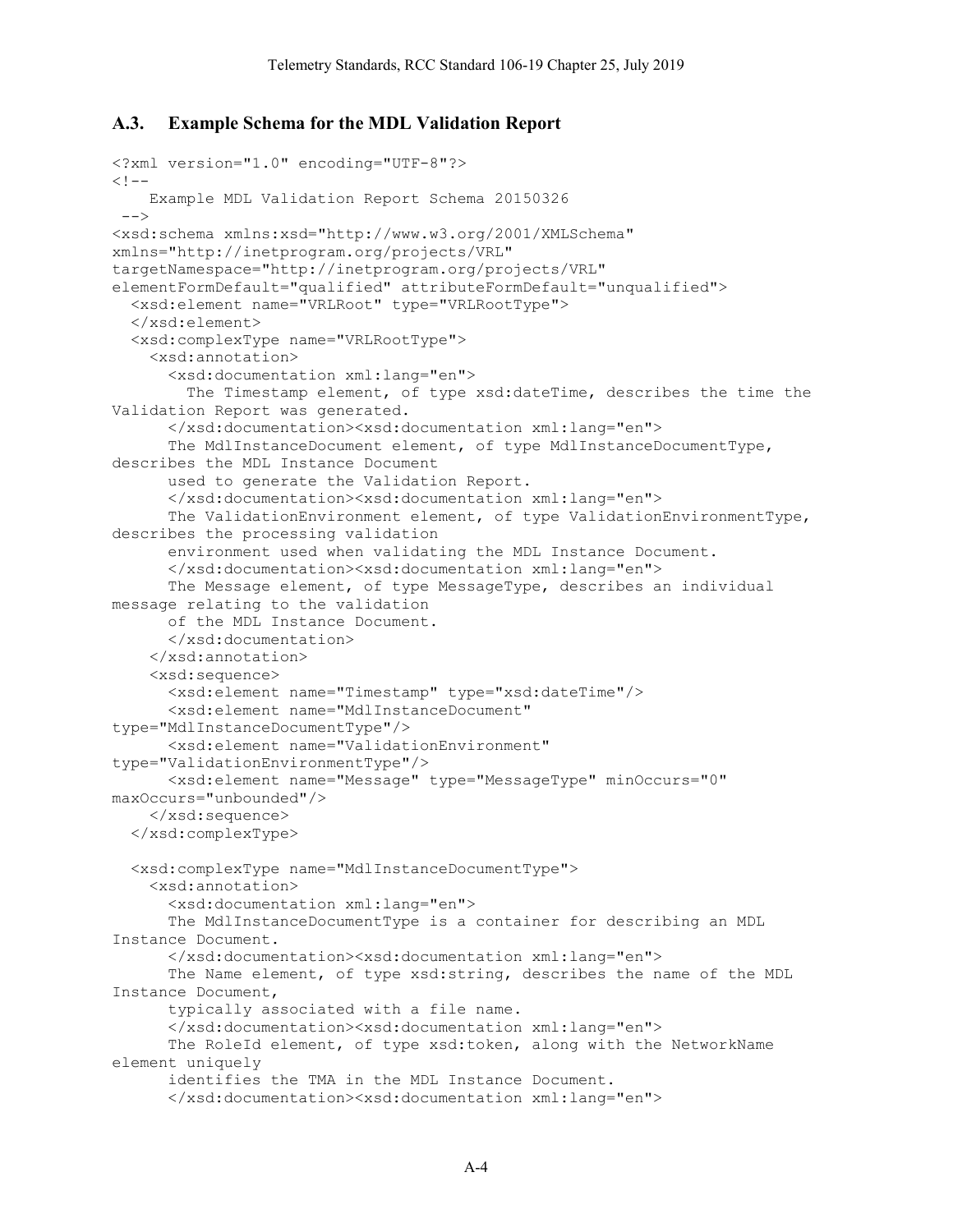```
 The NetworkName element, of type xsd:token, along with the RoleId 
element uniquely
       identifies the TMA in the MDL Instance Document.
       </xsd:documentation><xsd:documentation xml:lang="en">
       The ConfigurationVersion element, of type xsd:string, describes the MDL 
Instance Document's
       version number. The value was extracted from the MDL Instance Document.
       </xsd:documentation><xsd:documentation xml:lang="en">
       The DatabaseId element, of type xsd:string, describes the database used 
to generate the
      MDL Instance Document. The value was extracted from the MDL Instance 
Document.
       </xsd:documentation>
     </xsd:annotation>
     <xsd:sequence>
       <xsd:element name="Name" type="xsd:string"/>
       <xsd:element name="RoleId" type="xsd:token"/>
       <xsd:element name="NetworkName" type="xsd:token"/>
       <xsd:element name="ConfigurationVersion" type="xsd:string"/>
       <xsd:element name="DatabaseId" type="xsd:string"/>
     </xsd:sequence>
   </xsd:complexType>
   <xsd:complexType name="ValidationEnvironmentType">
     <xsd:annotation>
       <xsd:documentation xml:lang="en">
       The ValidationEnvironmentType is a container for describing the 
processing validation
       environment used when validating the MDL Instance Document.
       </xsd:documentation><xsd:documentation xml:lang="en">
       The AppVersion element, of type xsd:string, describes the validation 
application's version.
       </xsd:documentation><xsd:documentation xml:lang="en">
       The AppConfiguration element, of type xsd:string, describes the 
configuration of
       the validation application.
       </xsd:documentation>
     </xsd:annotation>
     <xsd:sequence>
       <xsd:element name="AppVersion" type="xsd:string"/>
       <xsd:element name="AppConfiguration" type="xsd:string"/>
     </xsd:sequence>
   </xsd:complexType>
   <xsd:complexType name="MessageType">
     <xsd:annotation>
       <xsd:documentation xml:lang="en">
       The MessageType is a container for describing a single valiation 
message.
       </xsd:documentation><xsd:documentation xml:lang="en">
       The Level element, of type LevelEnumType, describes the type of 
validation message.
       </xsd:documentation><xsd:documentation xml:lang="en">
       The Description element, of type DescriptionType, contains the 
message's description.
       </xsd:documentation><xsd:documentation xml:lang="en">
```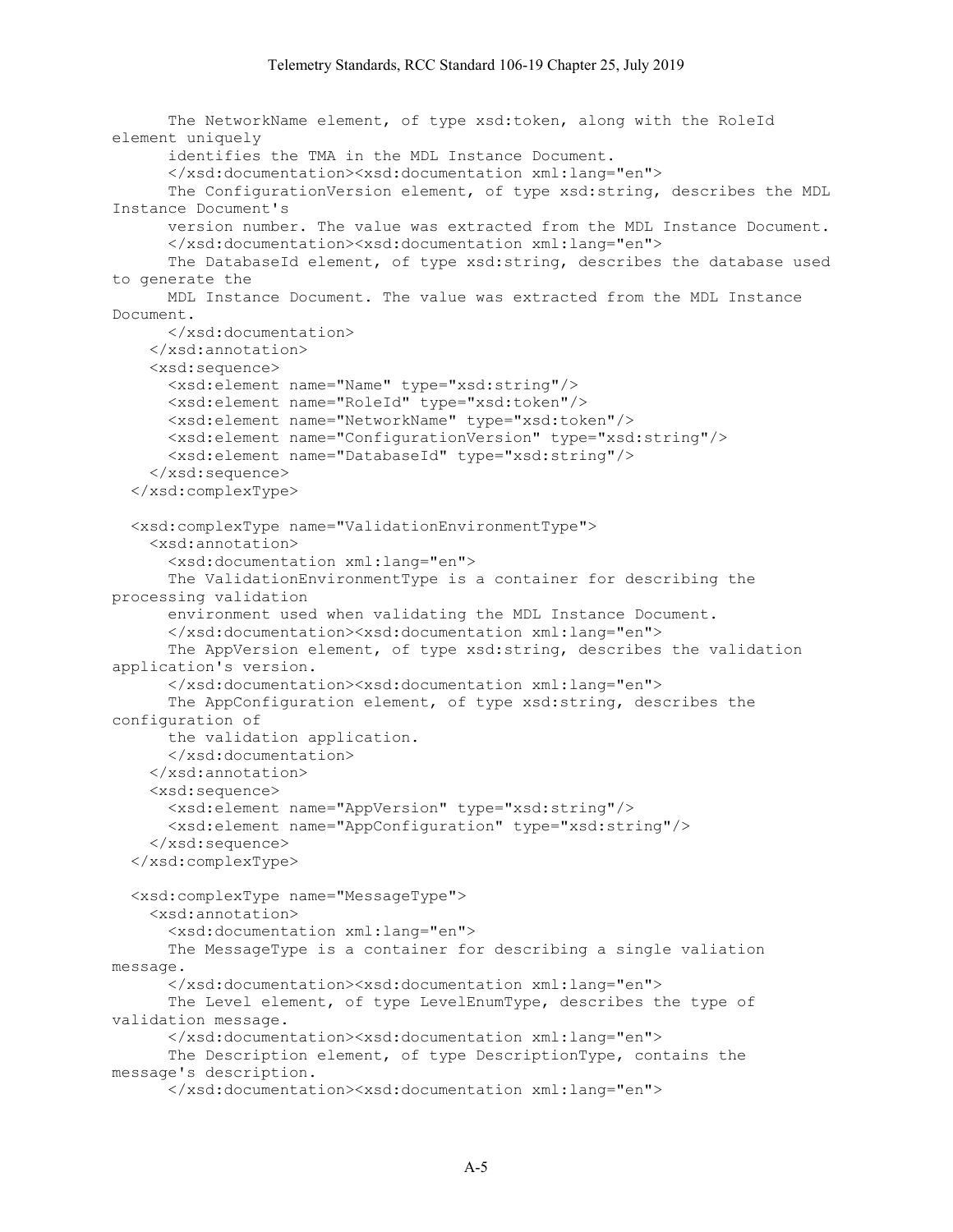```
 The HelperUri element, of type xsd:anyURI, describes a link to more 
information
       that might assist with understanding or resolving the issue identified 
in the message.
       </xsd:documentation><xsd:documentation xml:lang="en">
       The Context element, of type ConDescriptionType, describes the context 
of message.
       </xsd:documentation>
     </xsd:annotation>
     <xsd:sequence>
       <xsd:element name="Level" type="LevelEnumType"/>
       <xsd:element name="Description" type="DescriptionType"/>
       <xsd:element name="HelperUri" type="xsd:anyURI" minOccurs="0"/>
       <xsd:element name="Context" type="ConDescriptionType" 
maxOccurs="unbounded"/>
     </xsd:sequence>
   </xsd:complexType>
   <xsd:complexType name="ConDescriptionType">
     <xsd:annotation>
       <xsd:documentation xml:lang="en">
       The ConDescriptionType is a container for describing the context of a 
validation message.
       </xsd:documentation><xsd:documentation xml:lang="en">
       The MdlId element, of type xsd:ID, describes the MDL Instance 
Document's ID referenced by
      this validation message. Note: if there is no applicable ID reference, 
this value is set
       to 'none'.
       </xsd:documentation><xsd:documentation xml:lang="en">
       The Comment element, of type DescriptionType, describes the location of 
the validation message
       (human readable description).
       </xsd:documentation>
     </xsd:annotation>
     <xsd:sequence>
       <xsd:element name="MdlId" type="xsd:ID"/>
       <xsd:element name="Comment" type="DescriptionType" minOccurs="0"/>
     </xsd:sequence>
   </xsd:complexType>
   <xsd:simpleType name="LevelEnumType">
     <xsd:annotation>
       <xsd:documentation>The LevelEnumType contains a list of message 
levels:
       </xsd:documentation><xsd:documentation>
       Info: General information that has no bearing on the validity of the 
       MDL Instance Document.
       </xsd:documentation><xsd:documentation>
       Warning: Potential issue with specified element(s). A warning will not 
invalidate
       an MDL Instance Document but the validated document may not achieve the 
desired
       configuration.
       </xsd:documentation><xsd:documentation>
       Error: Invalid or incorrectly specified element(s). An error indicates 
the
```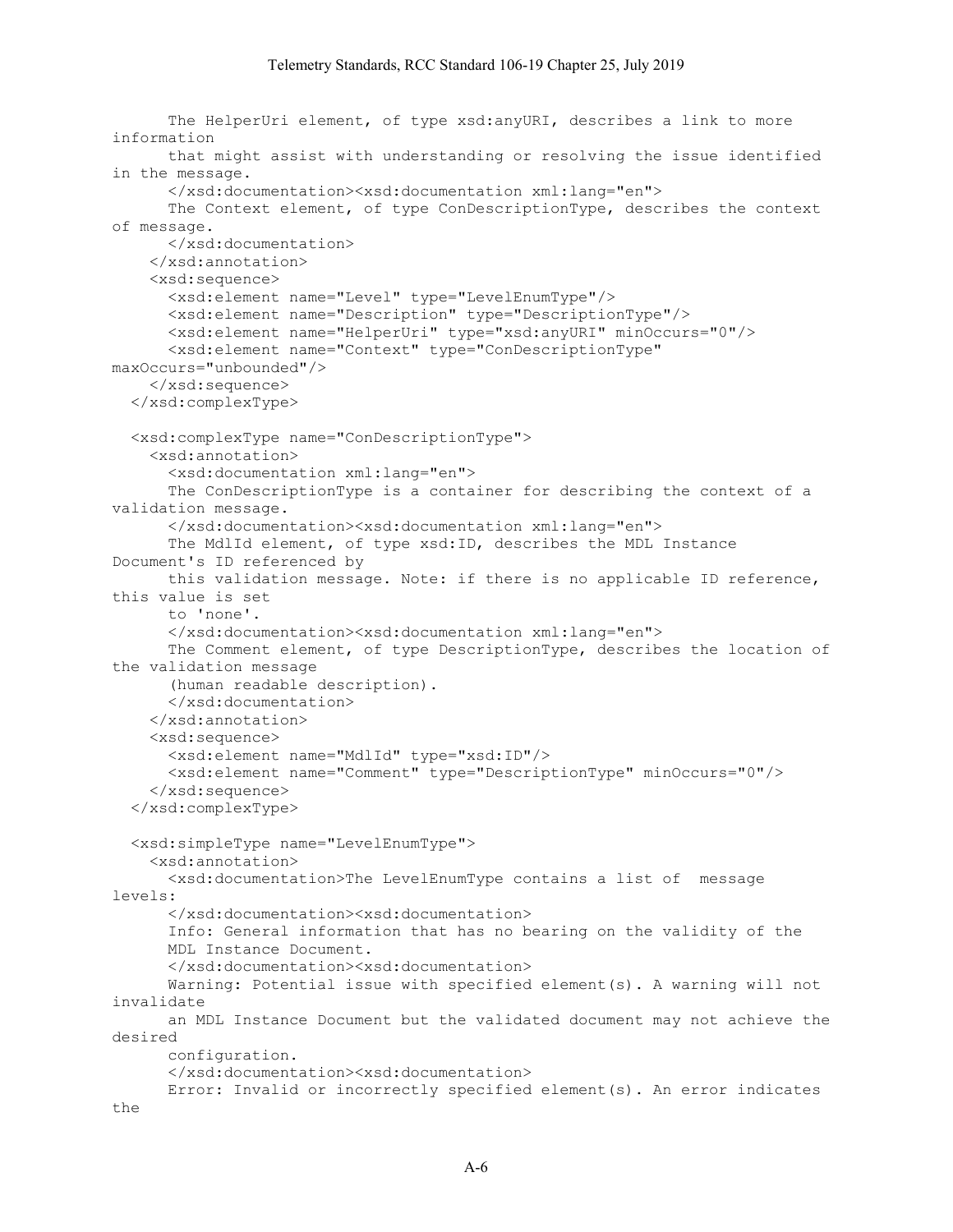```
 MDL Instance Document is invalid.
       </xsd:documentation>
     </xsd:annotation>
     <xsd:restriction base="xsd:string">
       <xsd:enumeration value="INFO"/>
       <xsd:enumeration value="WARNING"/>
       <xsd:enumeration value="ERROR"/>
     </xsd:restriction>
   </xsd:simpleType>
   <xsd:complexType name="DescriptionType">
     <xsd:annotation>
       <xsd:documentation>The DescriptionType describes a language-based 
string container.</xsd:documentation>
     </xsd:annotation>
     <xsd:simpleContent>
       <xsd:extension base="xsd:string">
         <xsd:attribute name="lang" type="xsd:language" default="en"/>
       </xsd:extension>
     </xsd:simpleContent>
   </xsd:complexType>
```
</xsd:schema>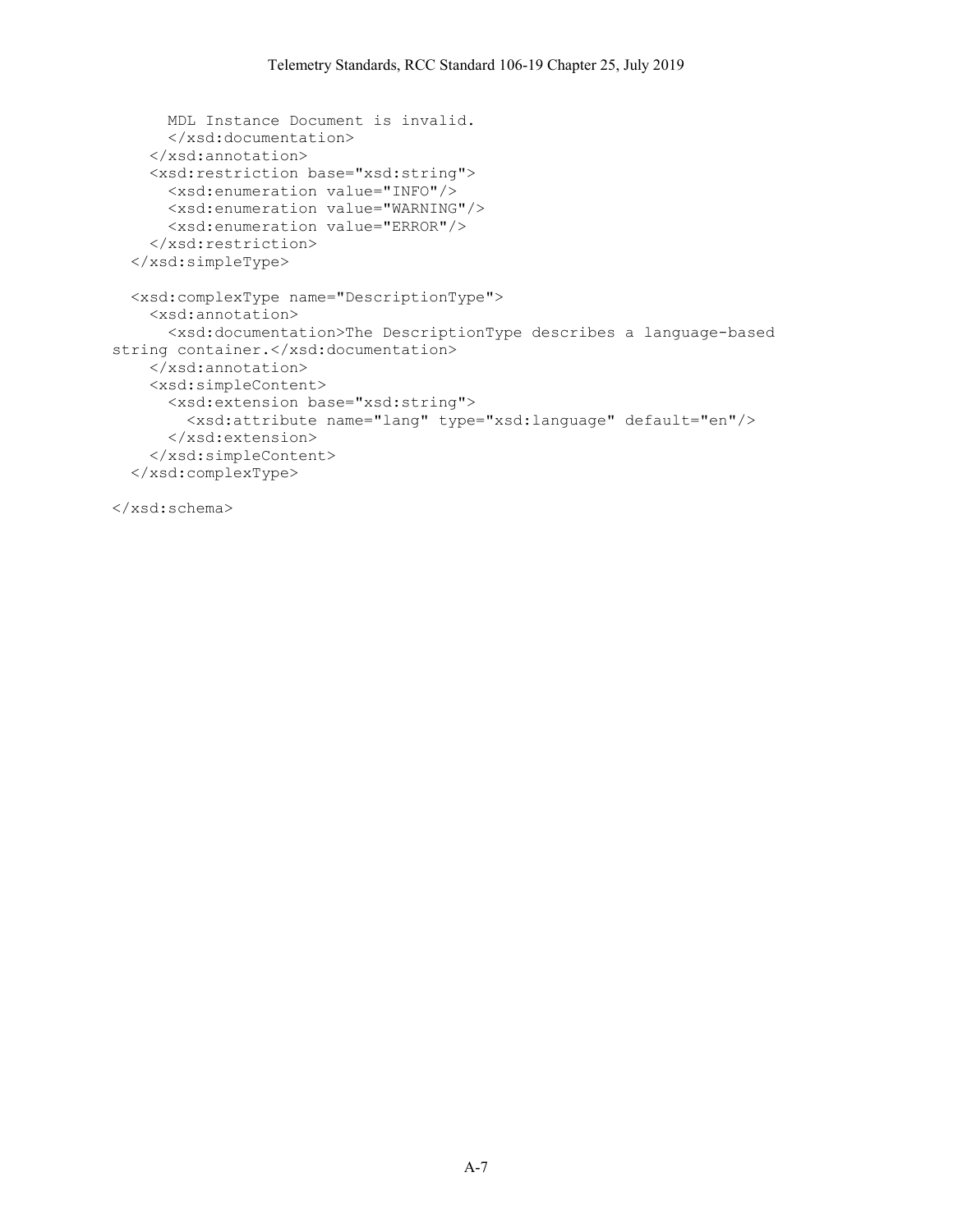This page intentionally left blank.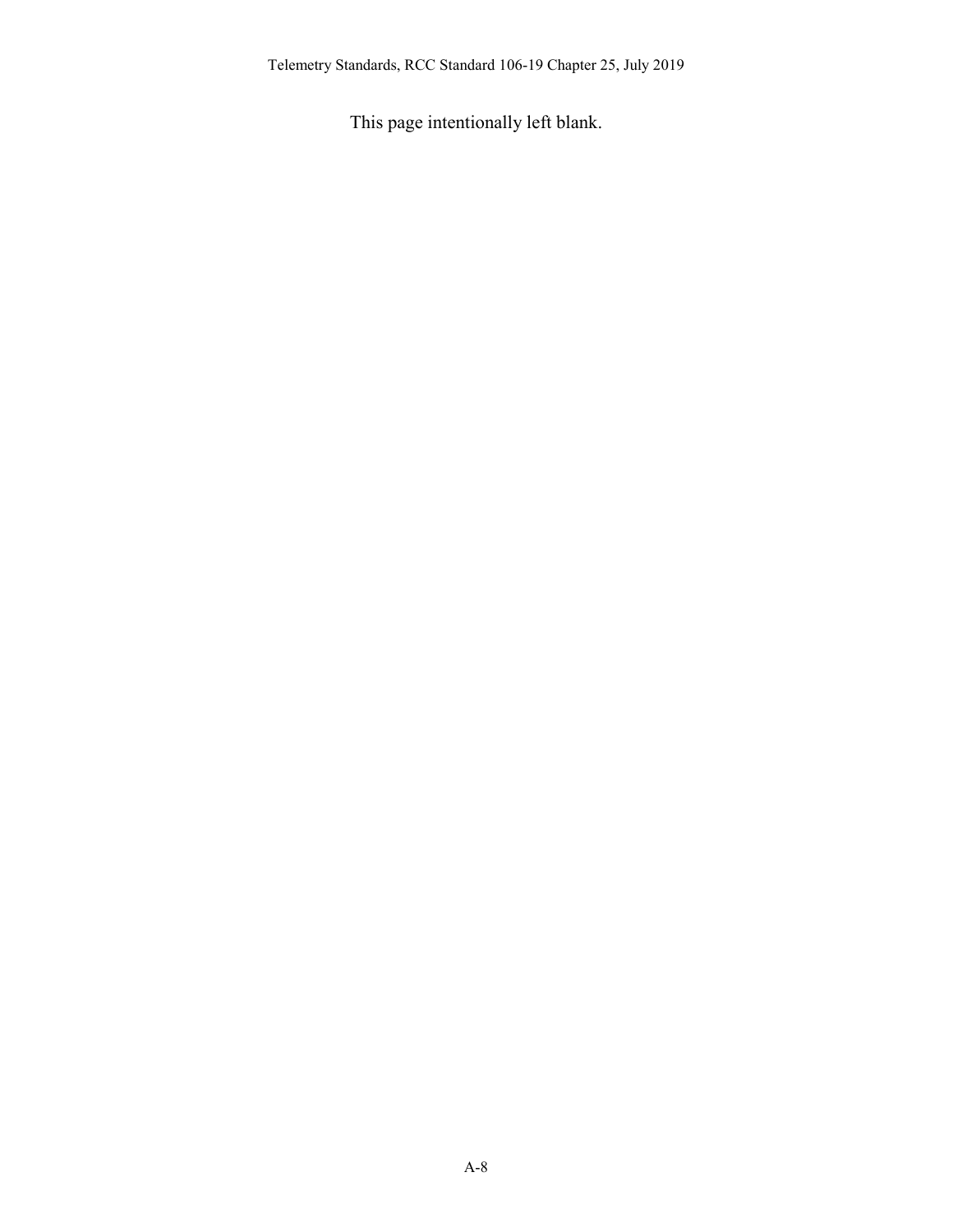# **APPENDIX 25-B**

# <span id="page-32-0"></span>**Citations**

Internet Engineering Task Force. "Definitions of Managed Objects for Bridges." RFC 4188. September 2005. May be superseded or amended by update. Retrieved 16 April 2019. Available at [https://datatracker.ietf.org/doc/rfc4188/.](https://datatracker.ietf.org/doc/rfc4188/)

———. "The Interface Group MIB." RFC 2863. June 2000. May be superseded or amended by update. Retrieved 16 April 2019. Available at [https://datatracker.ietf.org/doc/rfc2863/.](https://datatracker.ietf.org/doc/rfc2863/)

-. "Management Information Base for the Internet Protocol (IP)." RFC 4293. April 2006. May be superseded or amended by update. Retrieved 16 April 2019. Available at [https://datatracker.ietf.org/doc/rfc4293/.](https://datatracker.ietf.org/doc/rfc4293/)

———. "Management Information Base (MIB) for the Simple Network Management Protocol (SNMP)." RFC 3418. December 2002. May be superseded or amended by update. Retrieved 16 April 2019. Available at [https://datatracker.ietf.org/doc/rfc3418/.](https://datatracker.ietf.org/doc/rfc3418/)

———. "Management Information Base for the Transmission Control Protocol (TCP)." RFC 4022. May be superseded or amended by update. Retrieved 16 April 2019. Available at [https://datatracker.ietf.org/doc/rfc4022/.](https://datatracker.ietf.org/doc/rfc4022/)

———. "Management Information Database for the User Datagram Protocol (UDP)." RFC 4113. May be superseded or amended by update. Retrieved 16 April 2019. Available at [https://datatracker.ietf.org/doc/rfc4113/.](https://datatracker.ietf.org/doc/rfc4113/)

———. "Simple Network Management Protocol (SNMP) Applications." RFC 3413. May be superseded or amended by update. Retrieved 16 April 2019. Available at [https://datatracker.ietf.org/doc/rfc3413/.](https://datatracker.ietf.org/doc/rfc3413/)

———. "Textual Conventions for SMIv2." RFC 2579. April 1999. May be superseded or amended by update. Retrieved 16 April 2019. Available at [https://datatracker.ietf.org/doc/rfc2579/.](https://datatracker.ietf.org/doc/rfc2579/)

———. "URN Syntax." RFC 2141. Obsoleted by RFC 8141. May 1997. Retrieved 16 April 2019. Available at [https://datatracker.ietf.org/doc/rfc2141/.](https://datatracker.ietf.org/doc/rfc2141/)